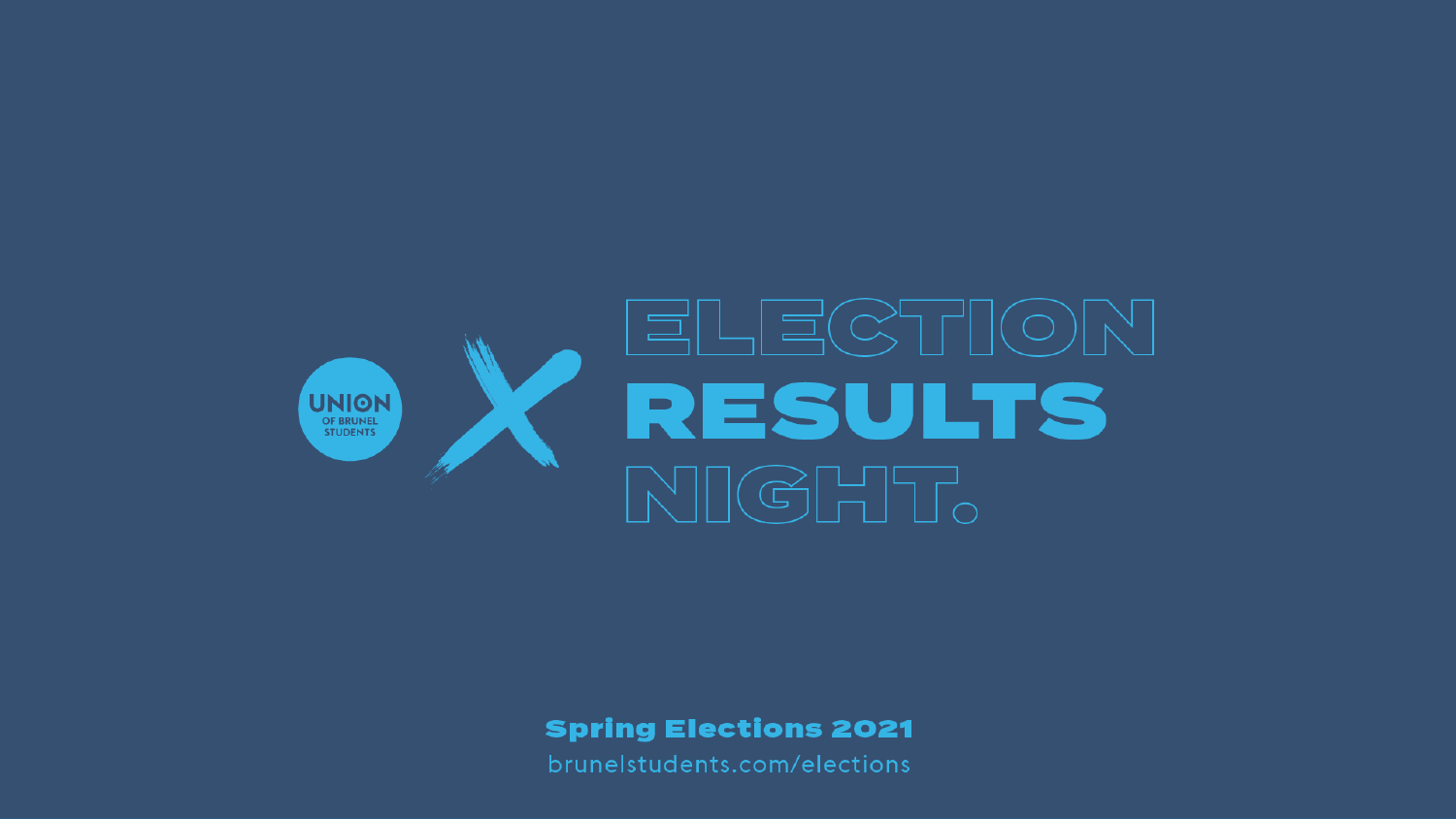

### **THE STATS**

**Votes cast Voters** 

14771 1769

**Spring Elections 2021**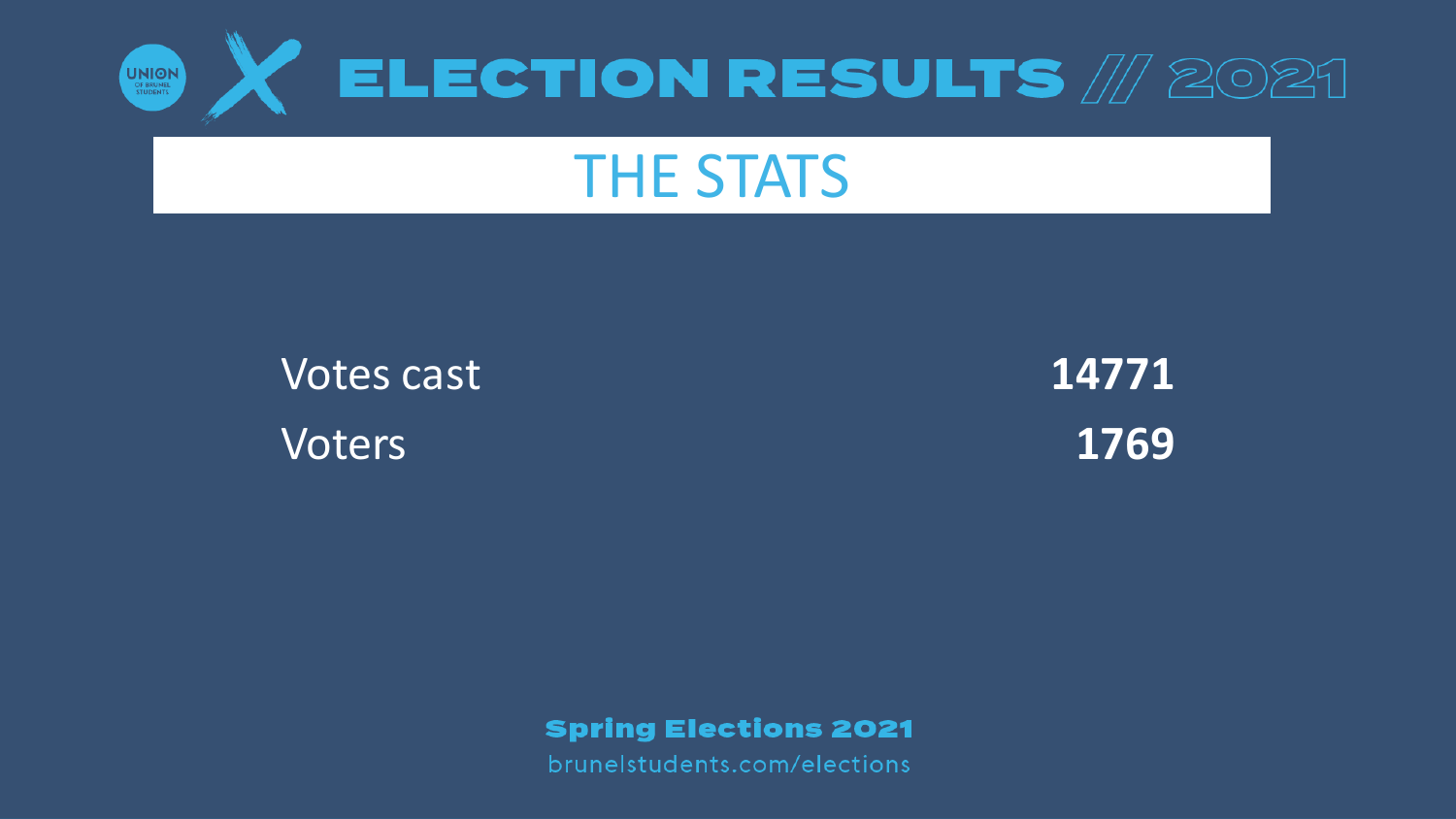

#### NUS Delegate

*Abhi Singla*

*Bhargavi G*

*Muhammad Irshad*

*Pratik Jogad*

*Prajit Yeruva*

**Spring Elections 2021**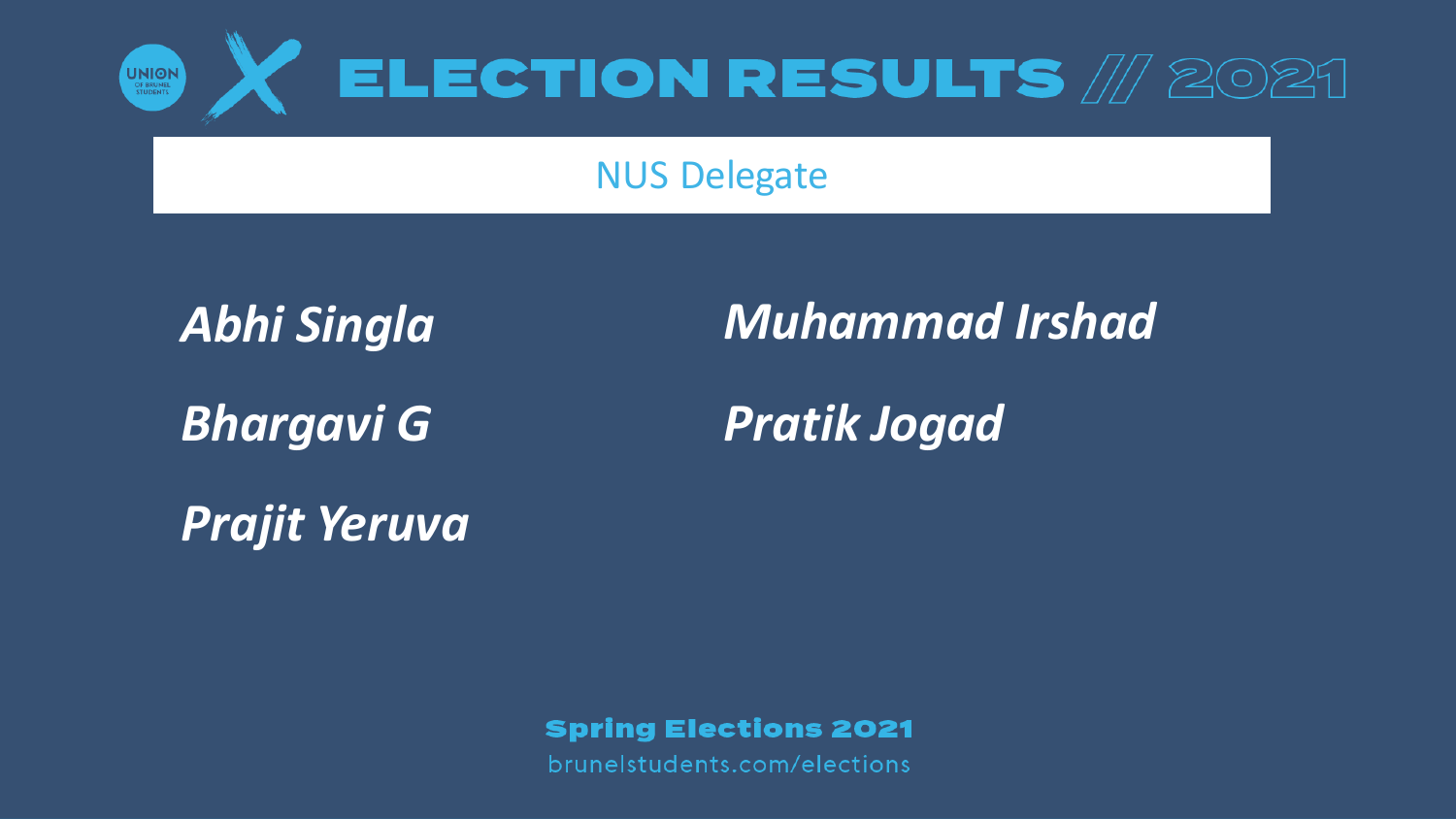

## AND THE WINNERS ARE…

*Muhammad Irshad*

*Bhargavi G*

*Prajit Yeruva*

**Spring Elections 2021**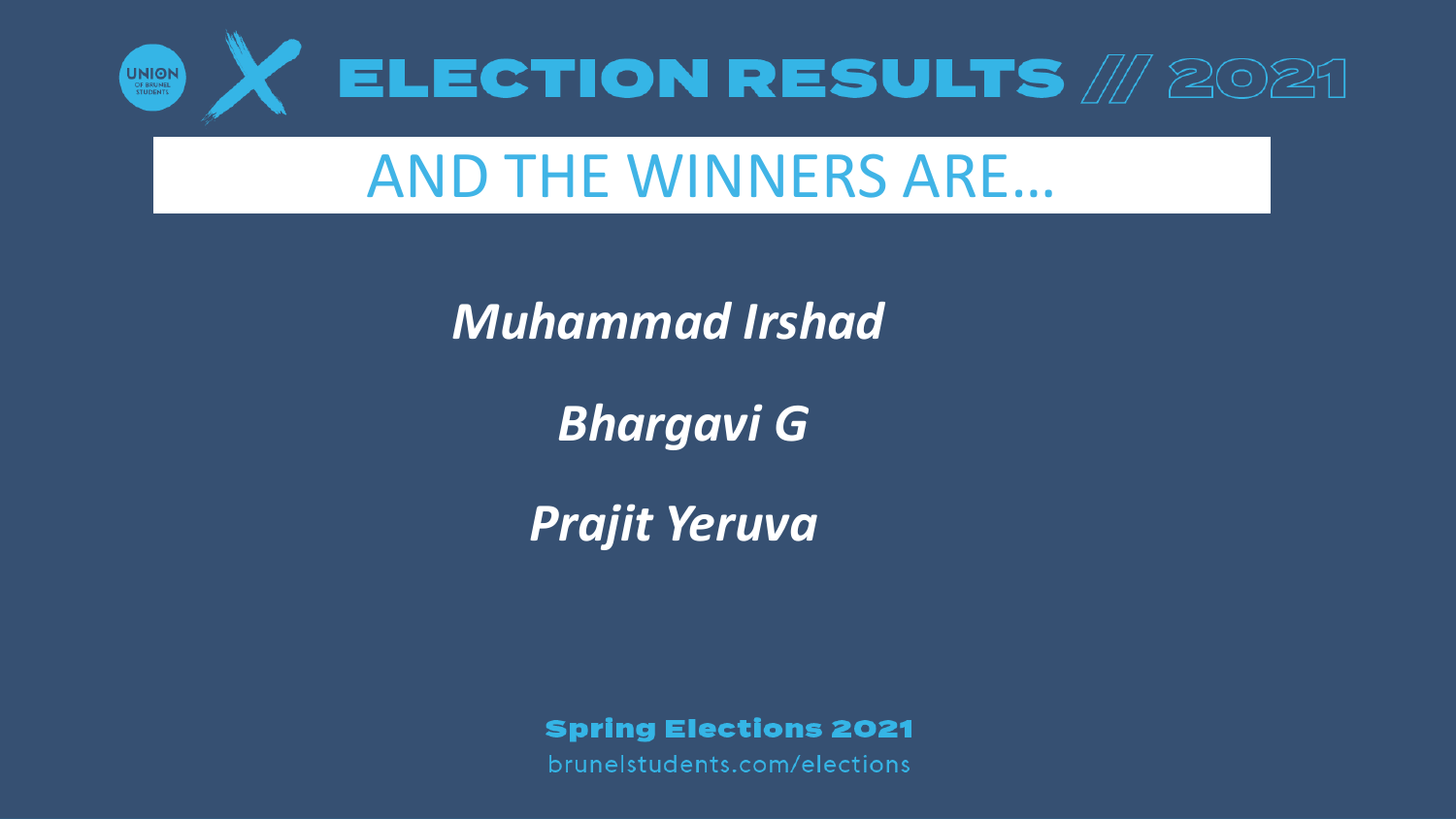

#### ASSEMBLY REP – LBIC

#### *Ashna Kothari*

*Abhi Singla*

**Spring Elections 2021**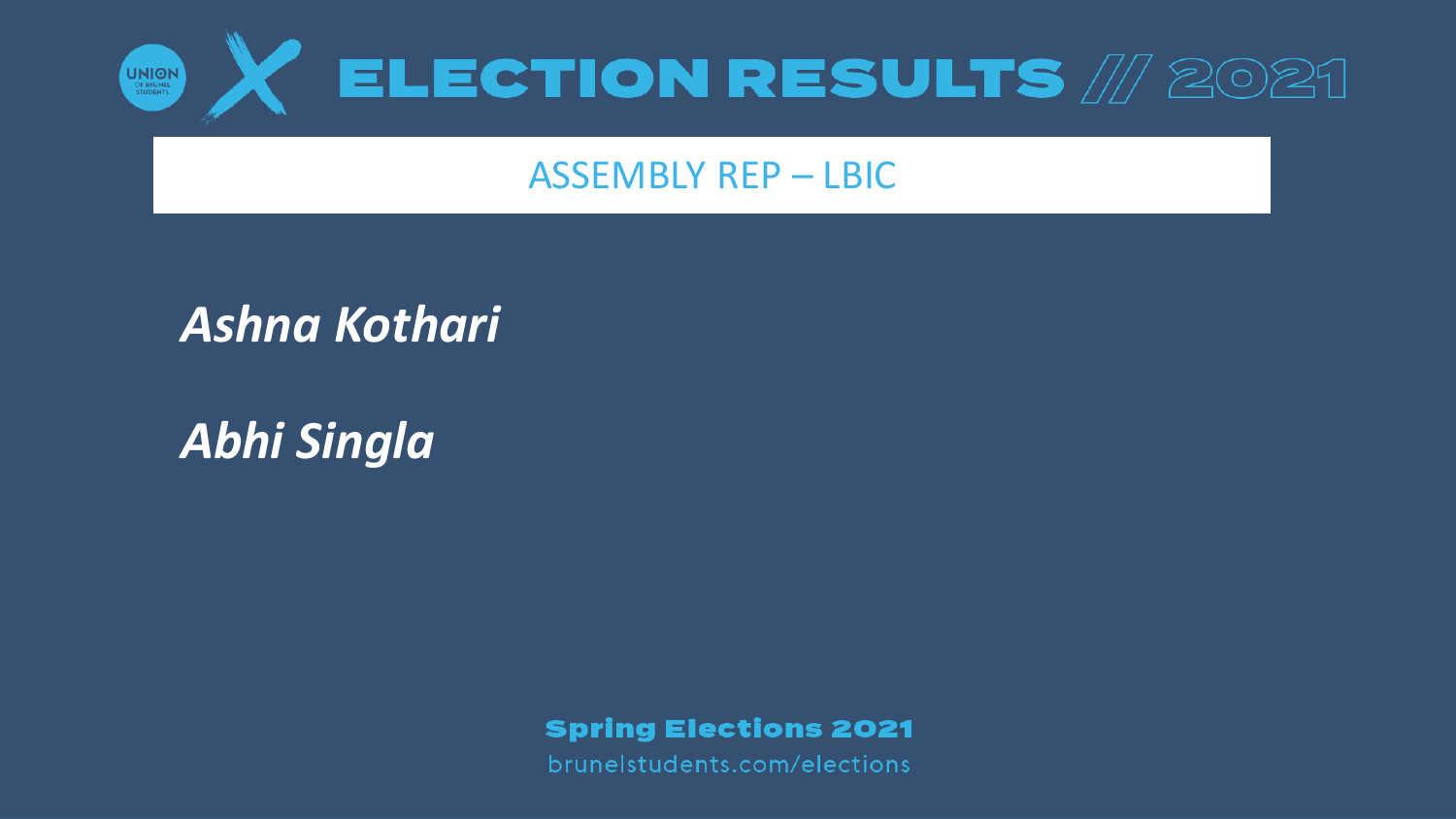

#### ASSEMBLY REP LBIC – ROUND ONE

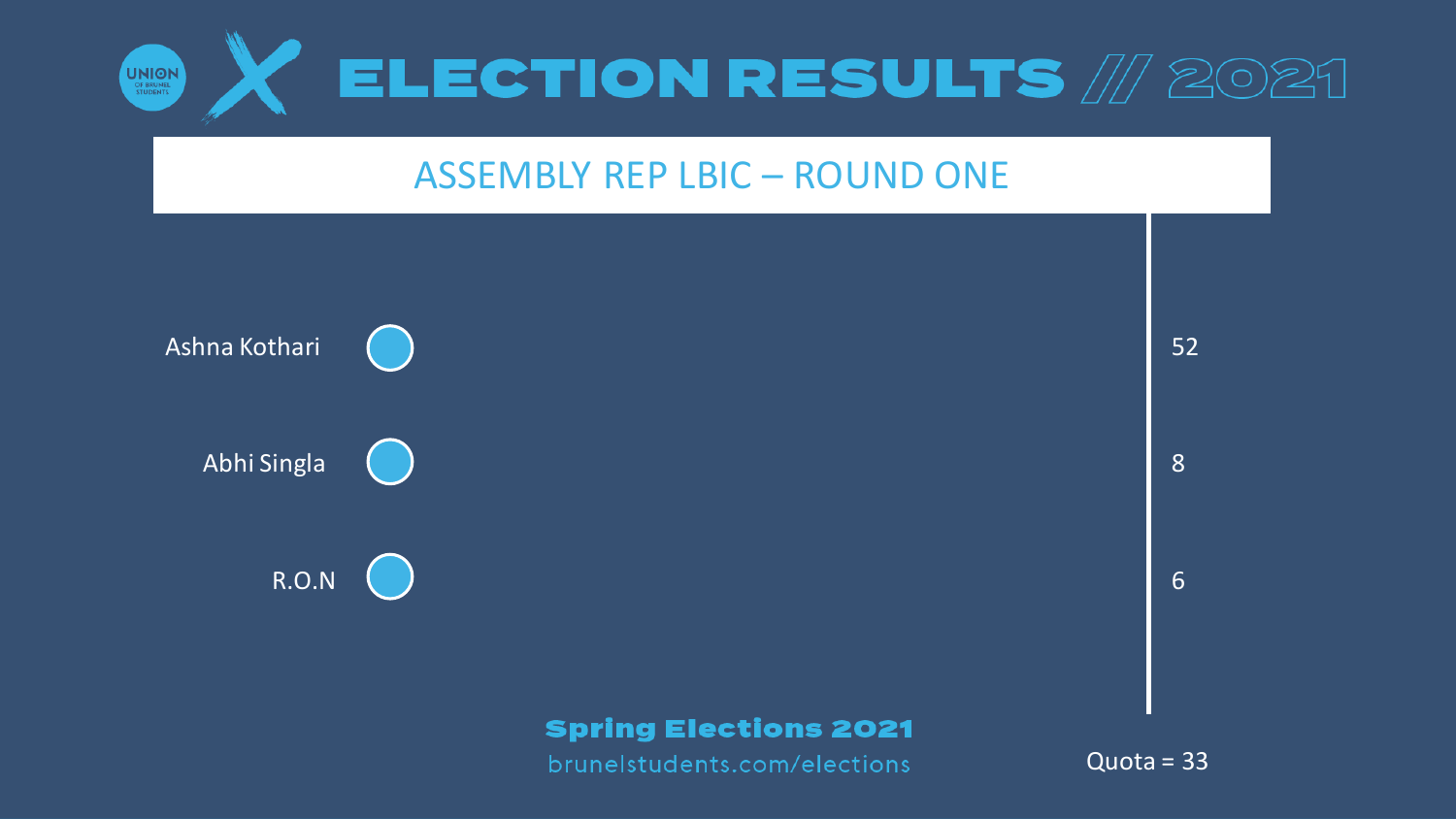

## AND THE WINNER IS…

# *Ashna Kothari*

**Spring Elections 2021**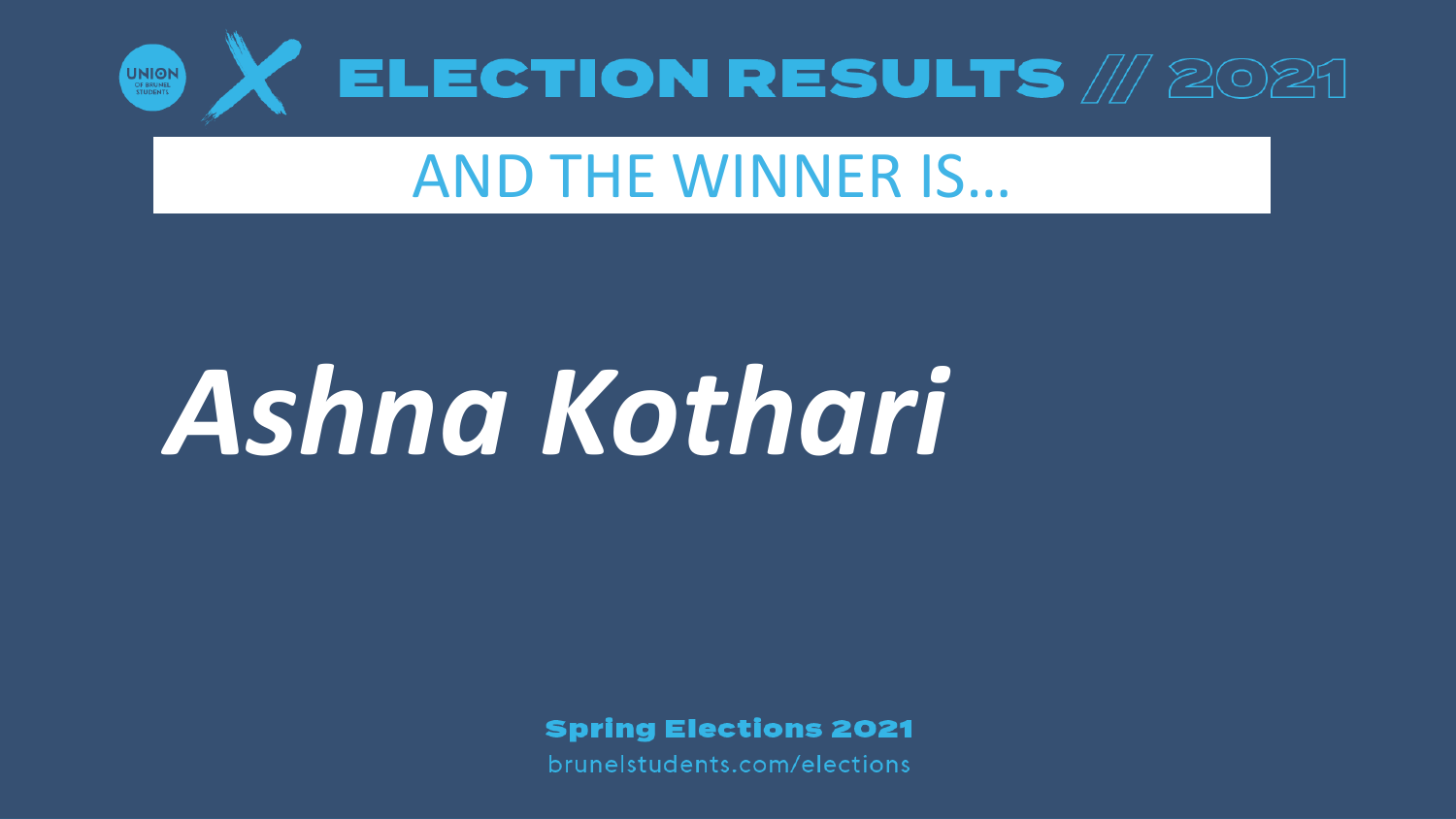

#### DISABLED STUDENTS OFFICER

#### *Boney Furia*

#### *Georgina Wilson-Cousins*

#### **Spring Elections 2021**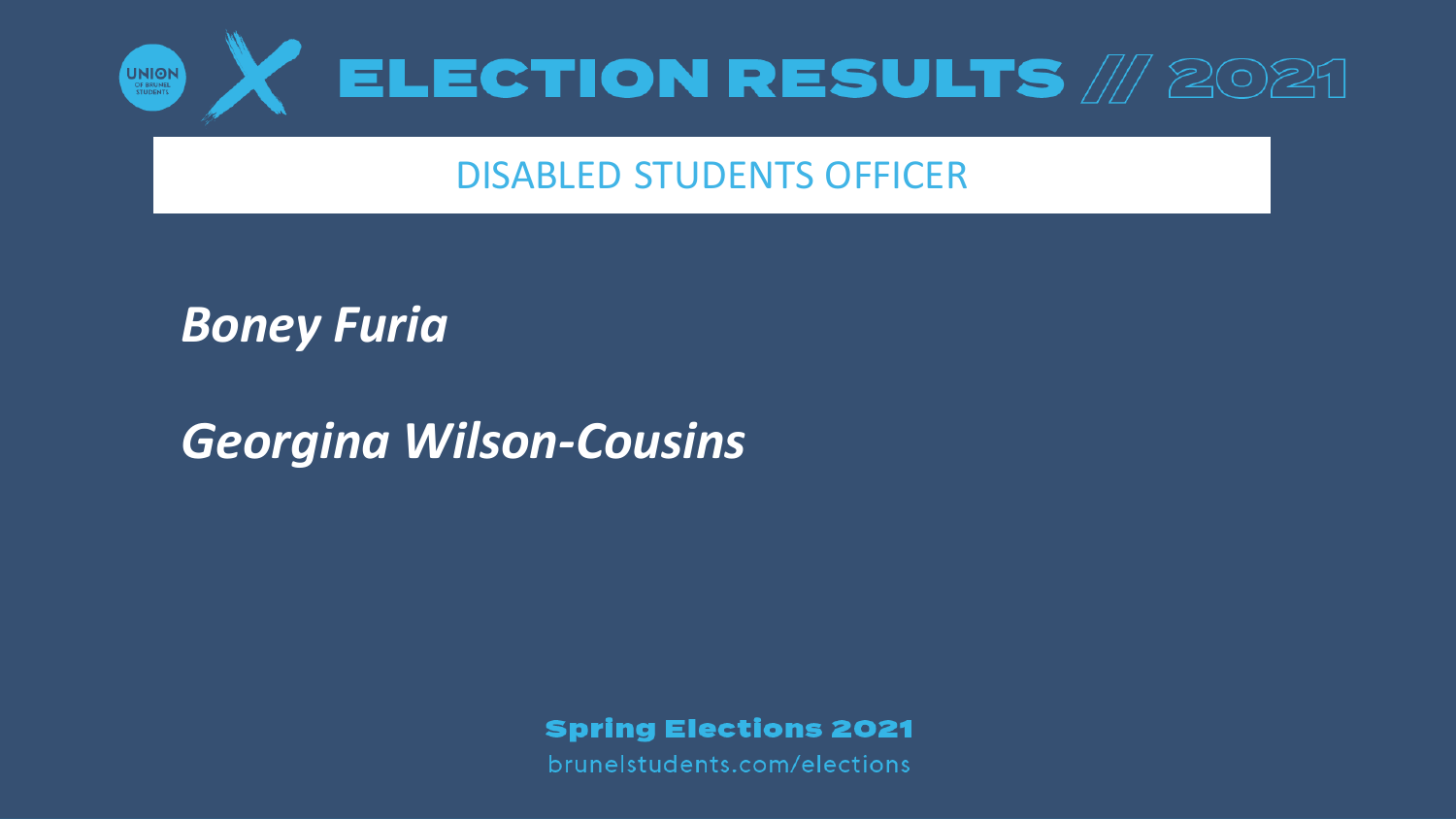

#### DISABLED STUDENTS OFFICER – ROUND ONE

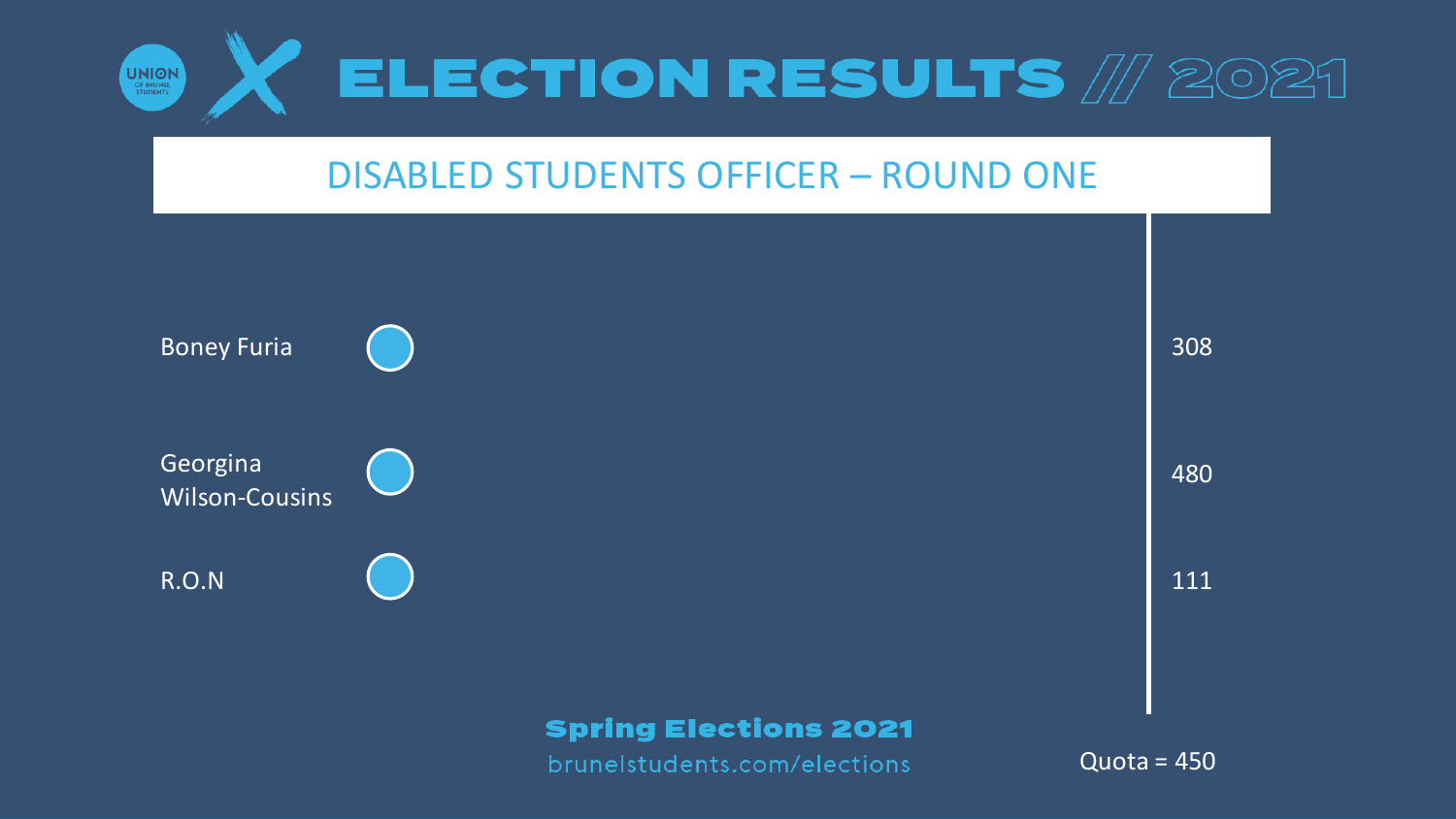

## AND THE WINNER IS…

## *Georgina Wilson-Cousins*

**Spring Elections 2021**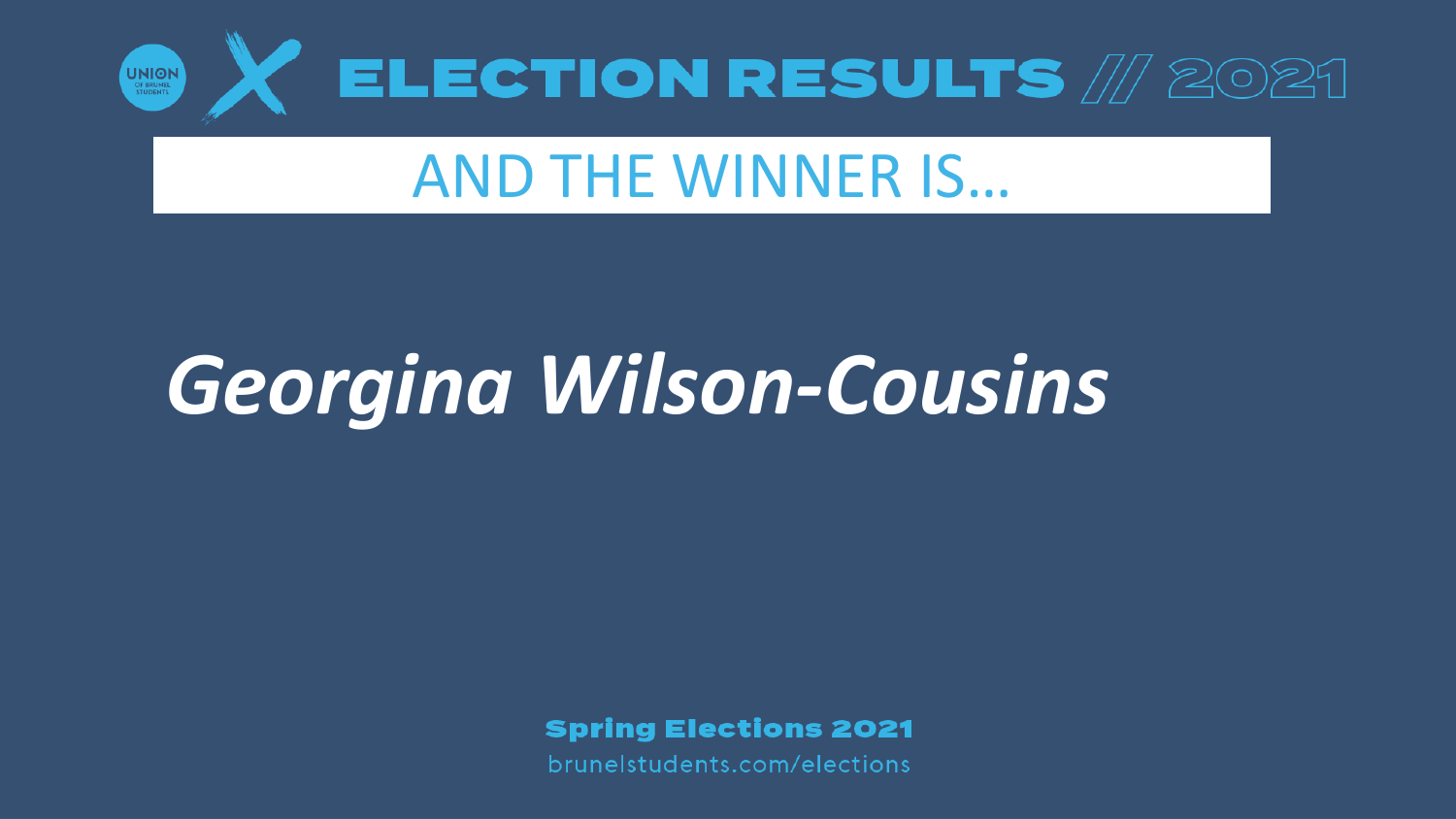

#### EU OFFICER

#### *Hannah Knoerk*

**Spring Elections 2021**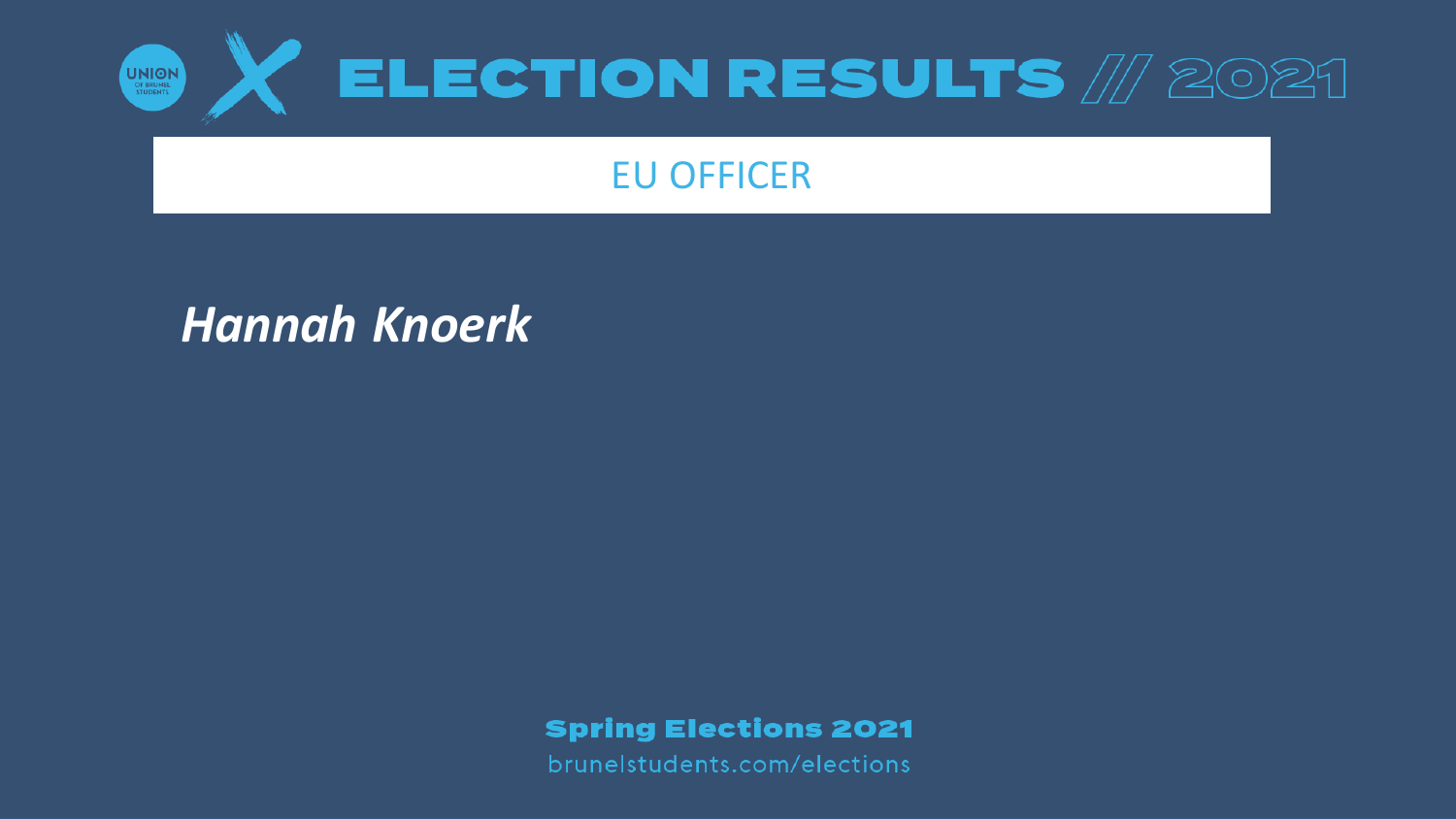

#### **EU OFFICER - ROUND ONE**

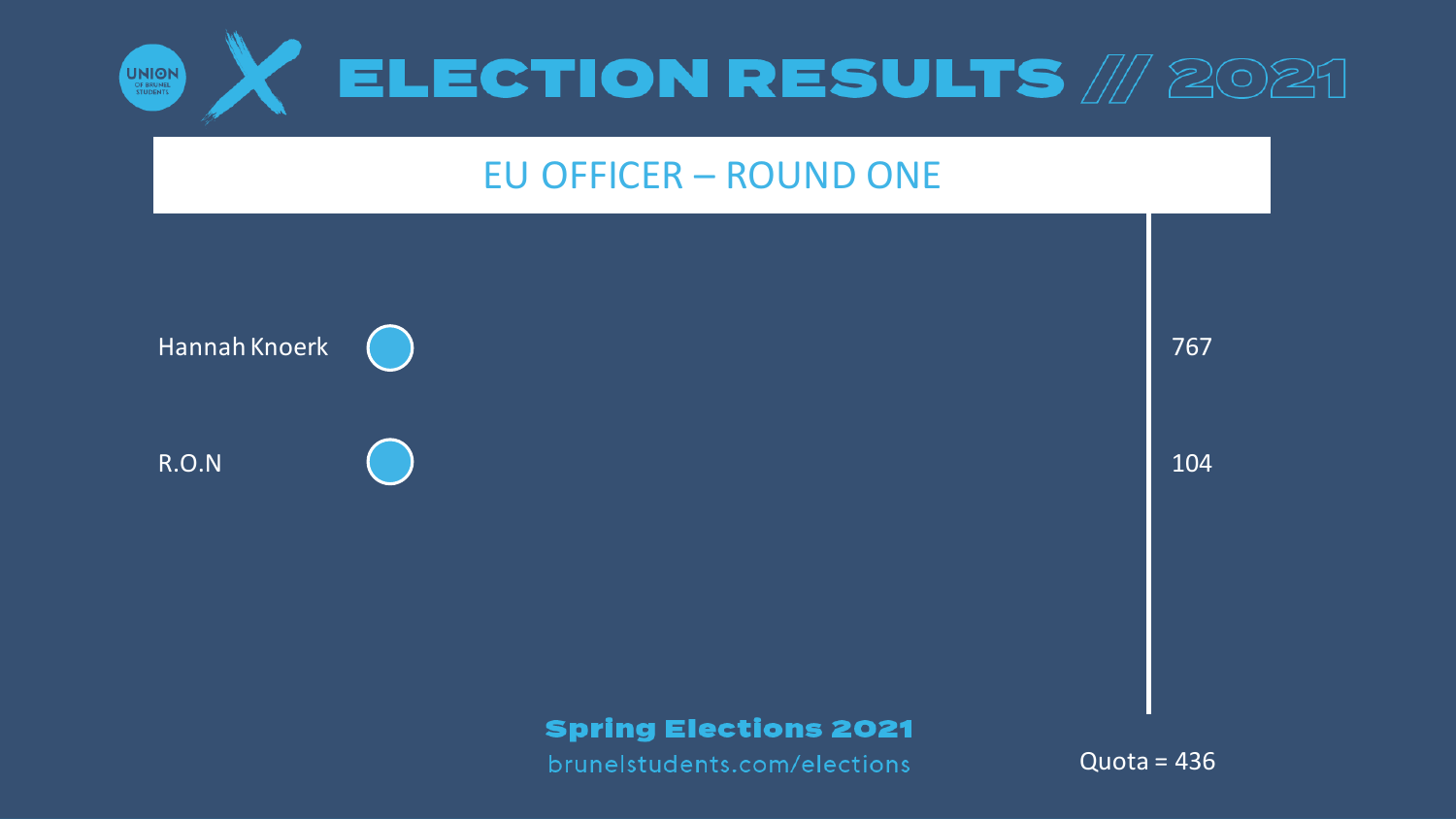

## AND THE WINNER IS…

# *Hannah Knoerk*

**Spring Elections 2021**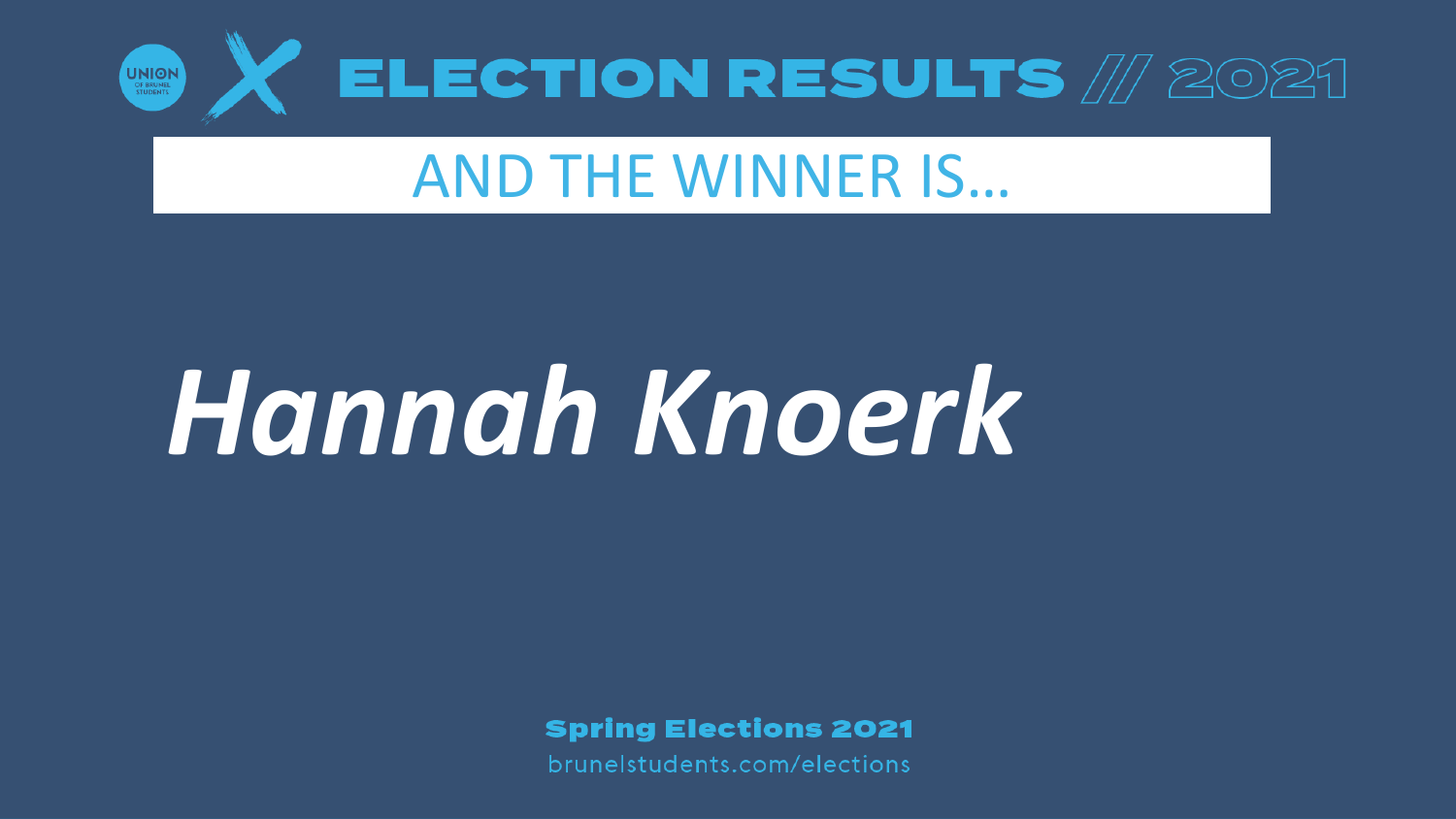

#### INTERNATIONAL STUDENTS OFFICER

*Argon Aliu*

*Vidya Kurre*

*Muhammad Rafiq*

*Shah Zabar*

*Krison Thakkar Manas Mane*

**Spring Elections 2021**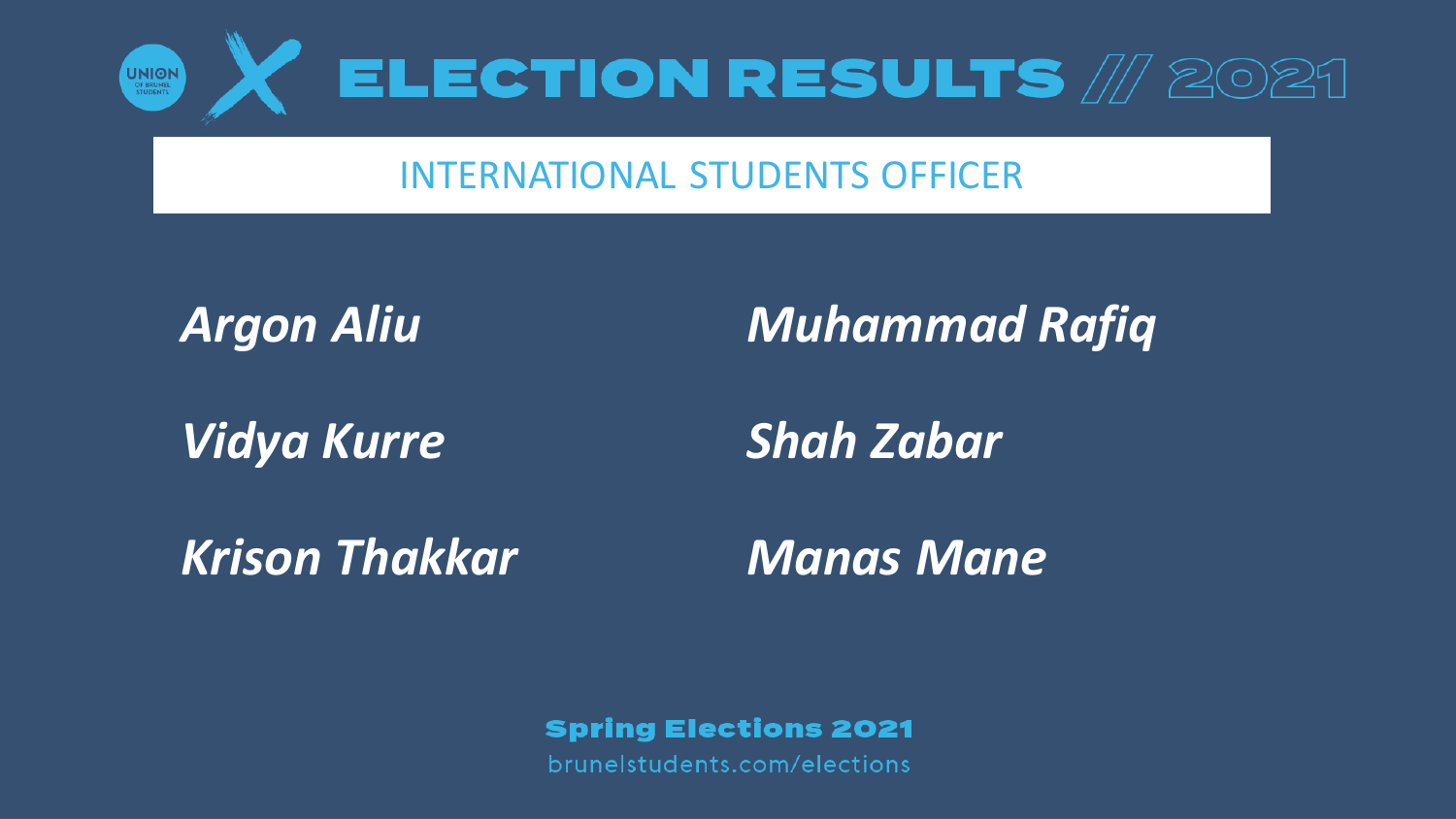

#### INTERNATIONAL STUDENTS OFFICER – ROUND ONE

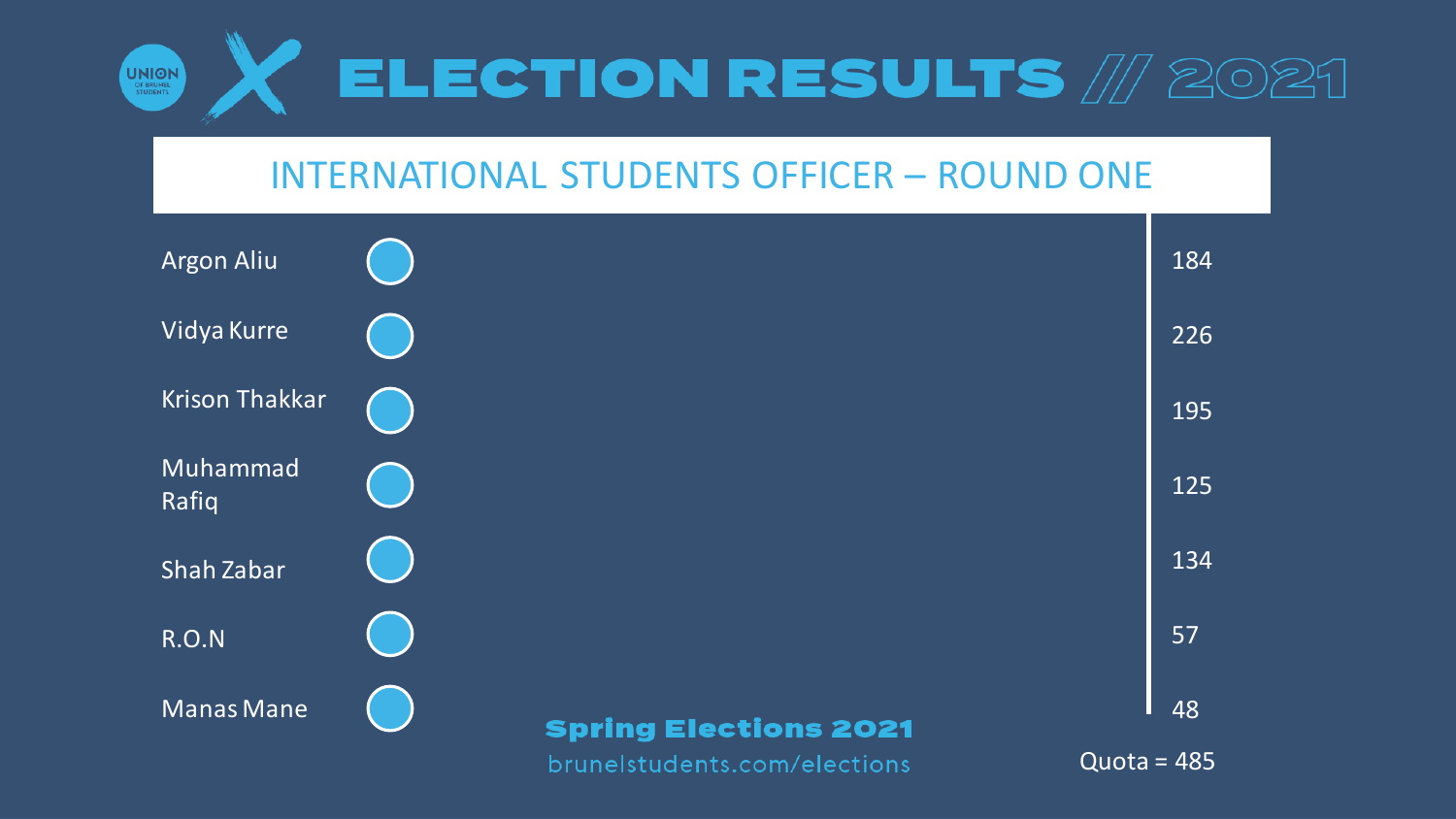

#### INTERNATIONAL STUDENTS OFFICER – ROUND TWO



brunelstudents.com/elections

 $Quota = 435$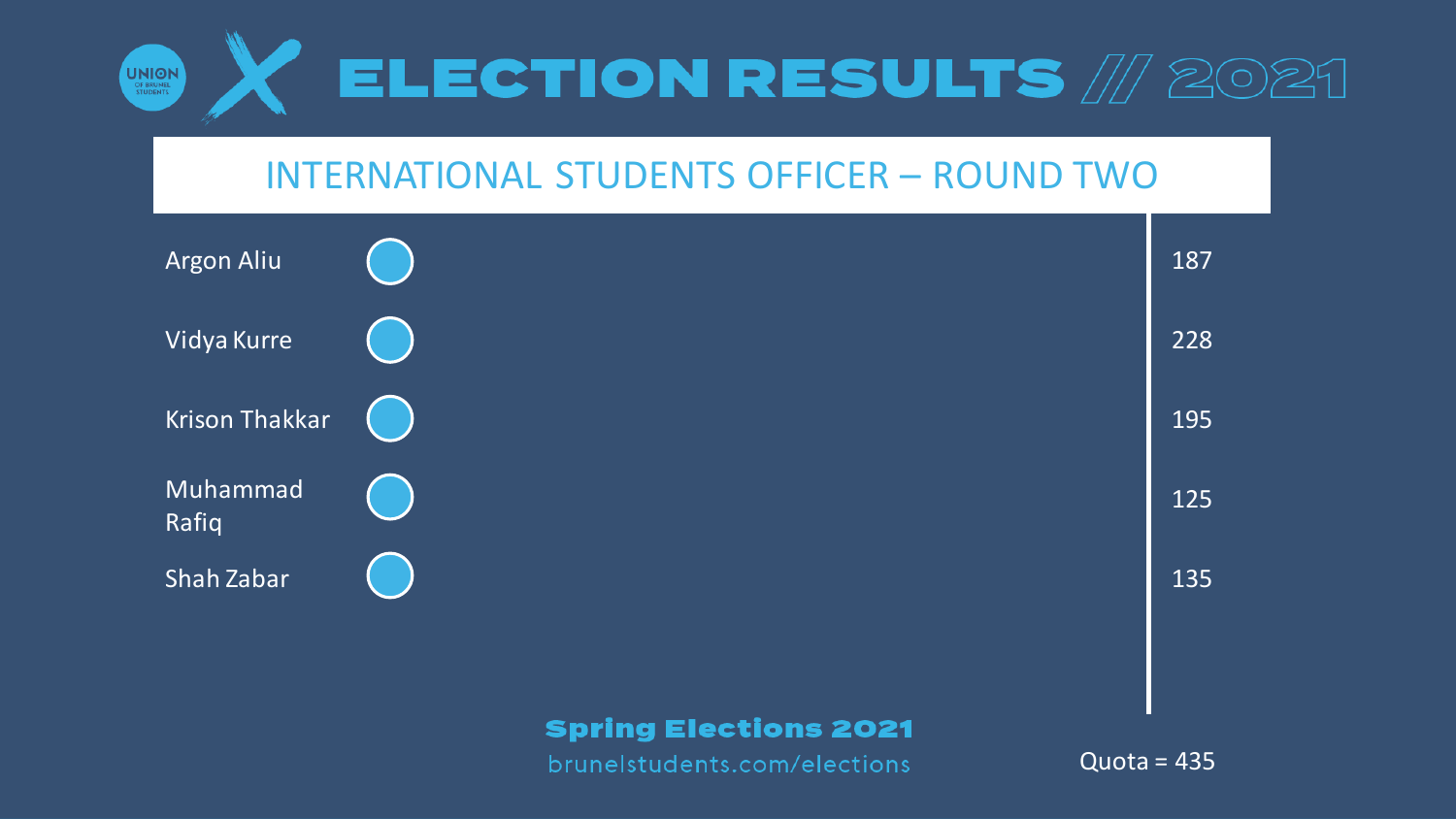

#### INTERNATIONAL STUDENTS OFFICER – ROUND THREE

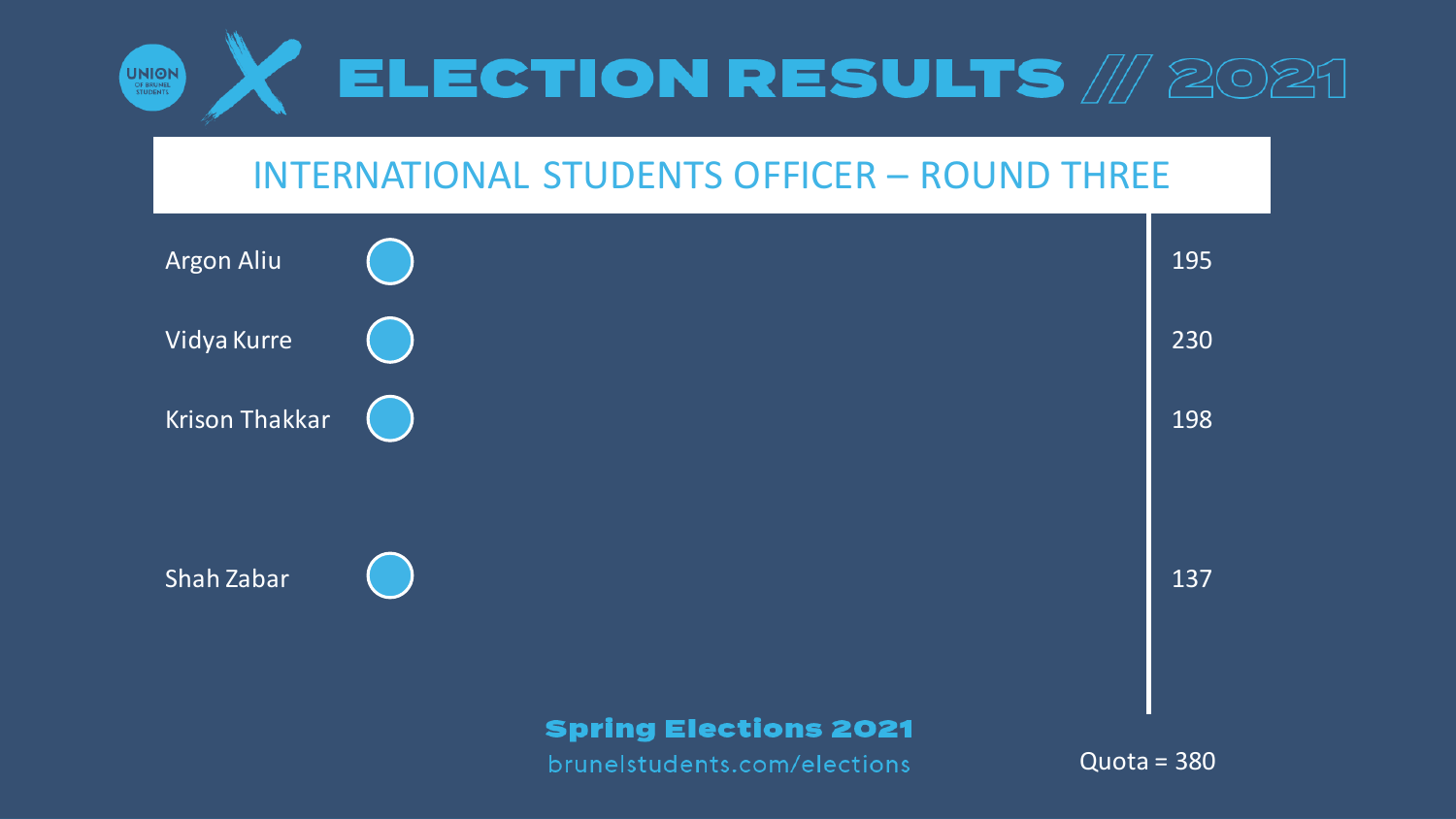

#### INTERNATIONAL STUDENTS OFFICER – ROUND FOUR

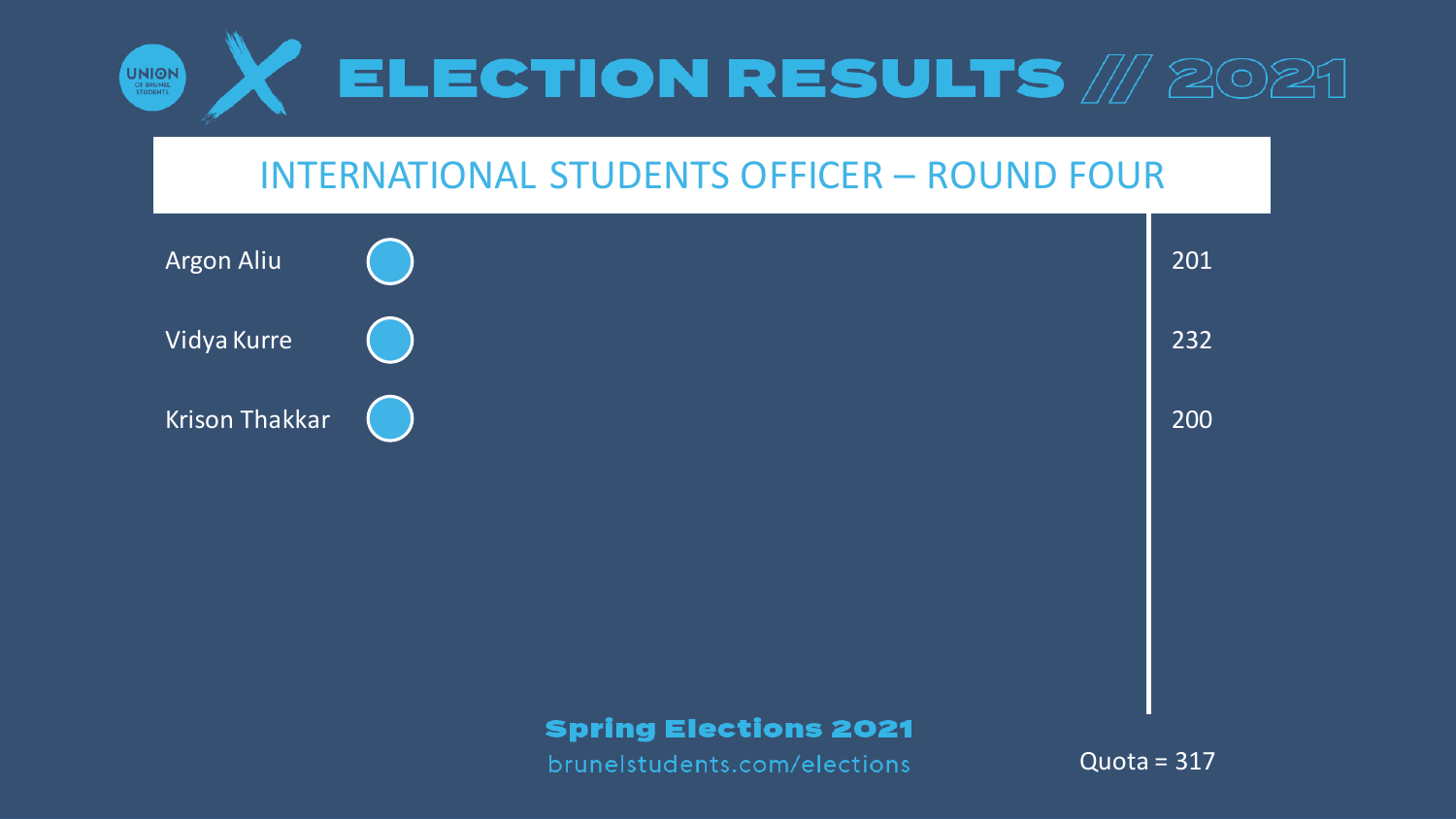

#### INTERNATIONAL STUDENTS OFFICER – ROUND FIVE

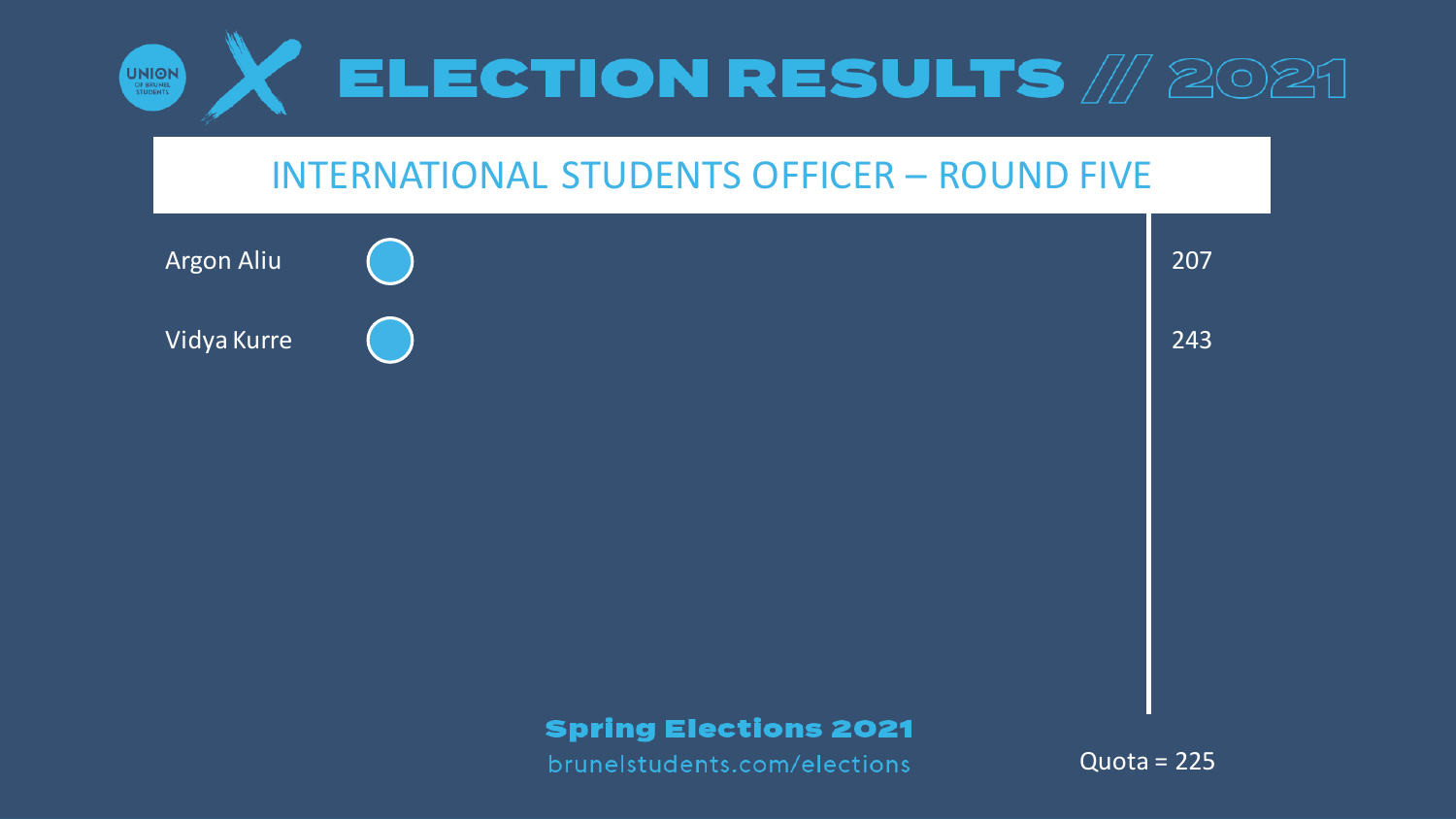

## **AND THE WINNER IS...**

# VIDYA KURRE

**Spring Elections 2021**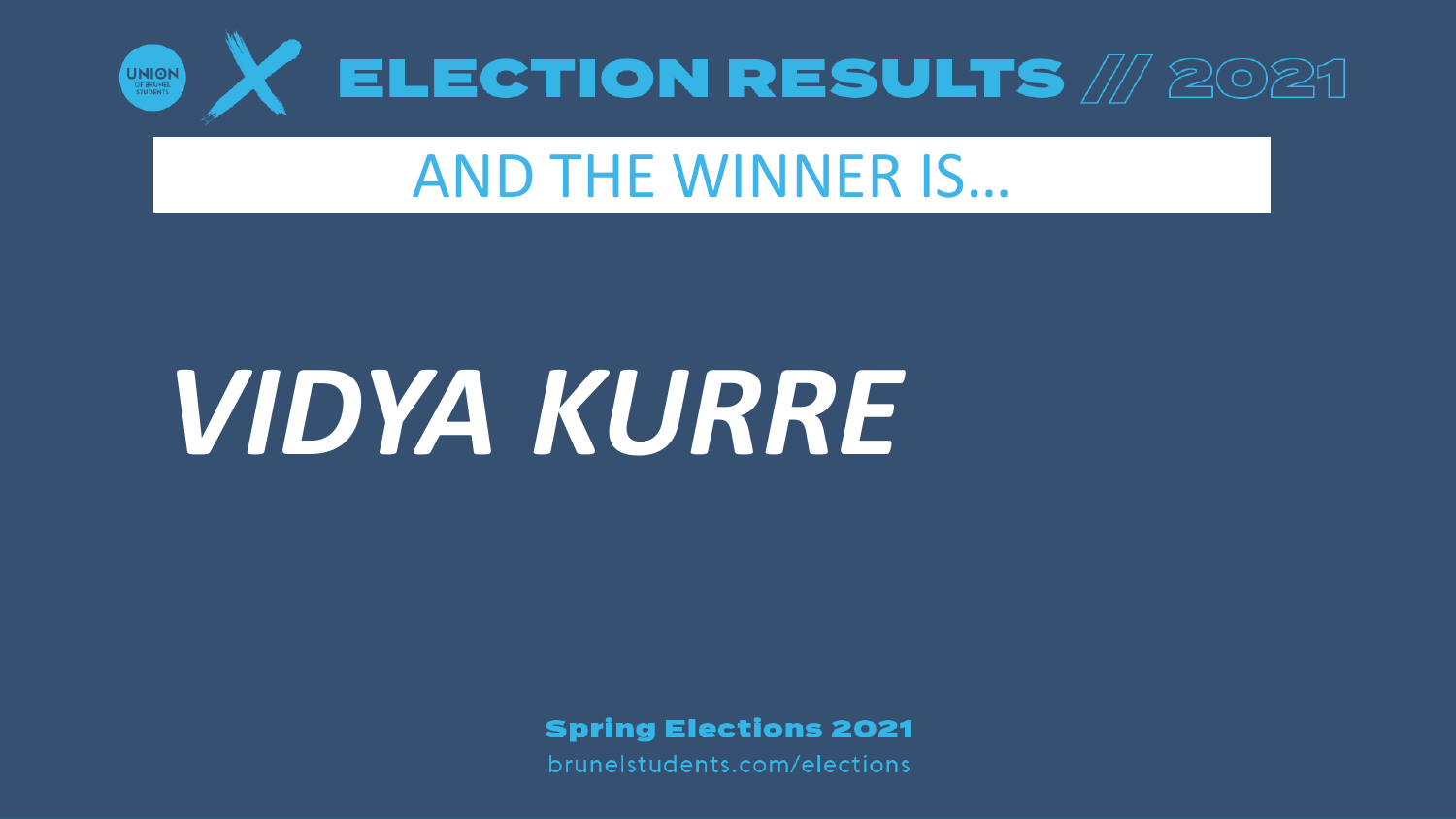

#### BLACK & ETHNIC MINORITIES OFFICER

*Layla Ali*

**Spring Elections 2021**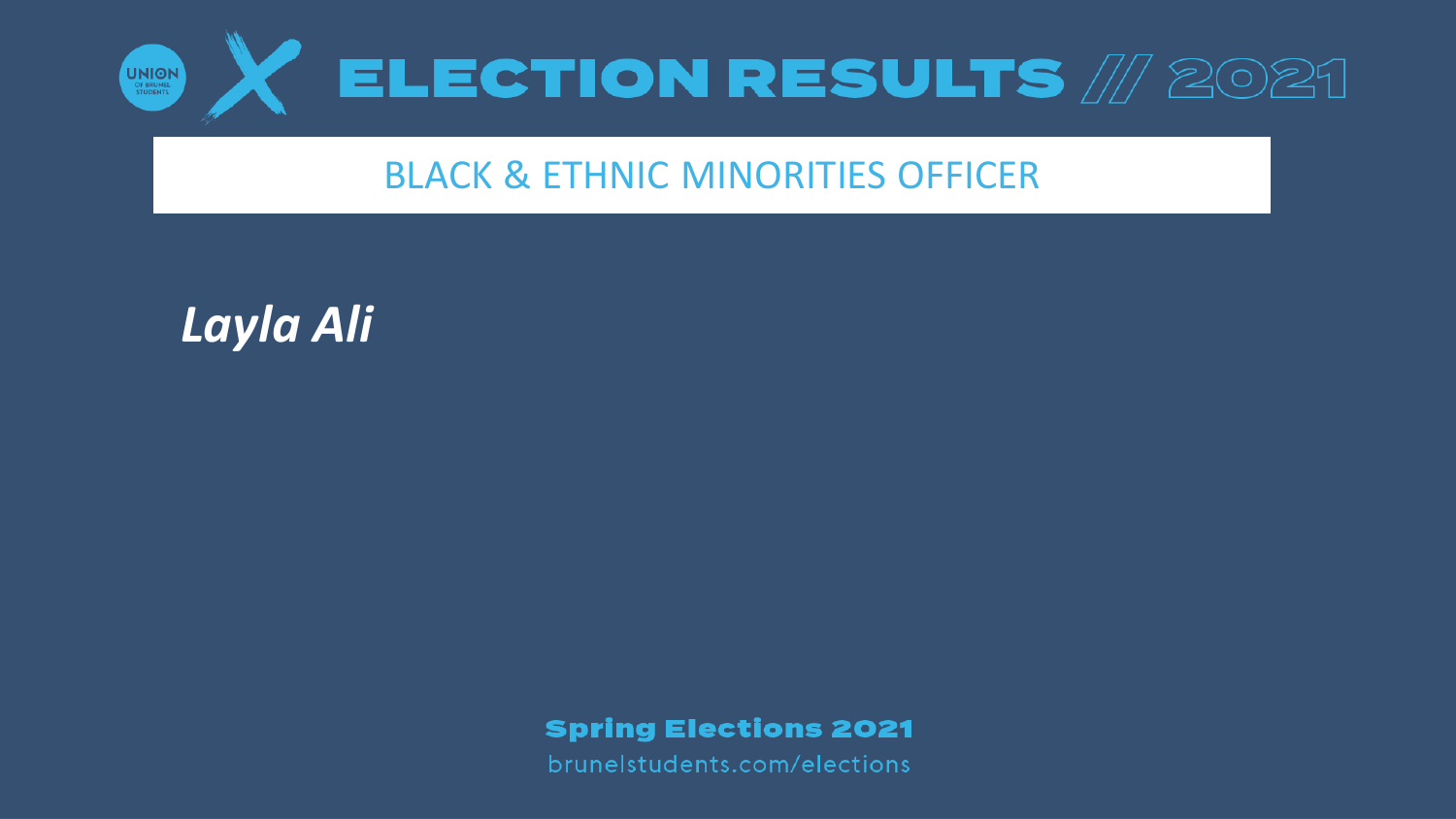

#### **BLACK & ETHNIC MINORITIES OFFICER - ROUND ONE**



812

159

#### **Spring Elections 2021**

brunelstudents.com/elections

Quota =  $486$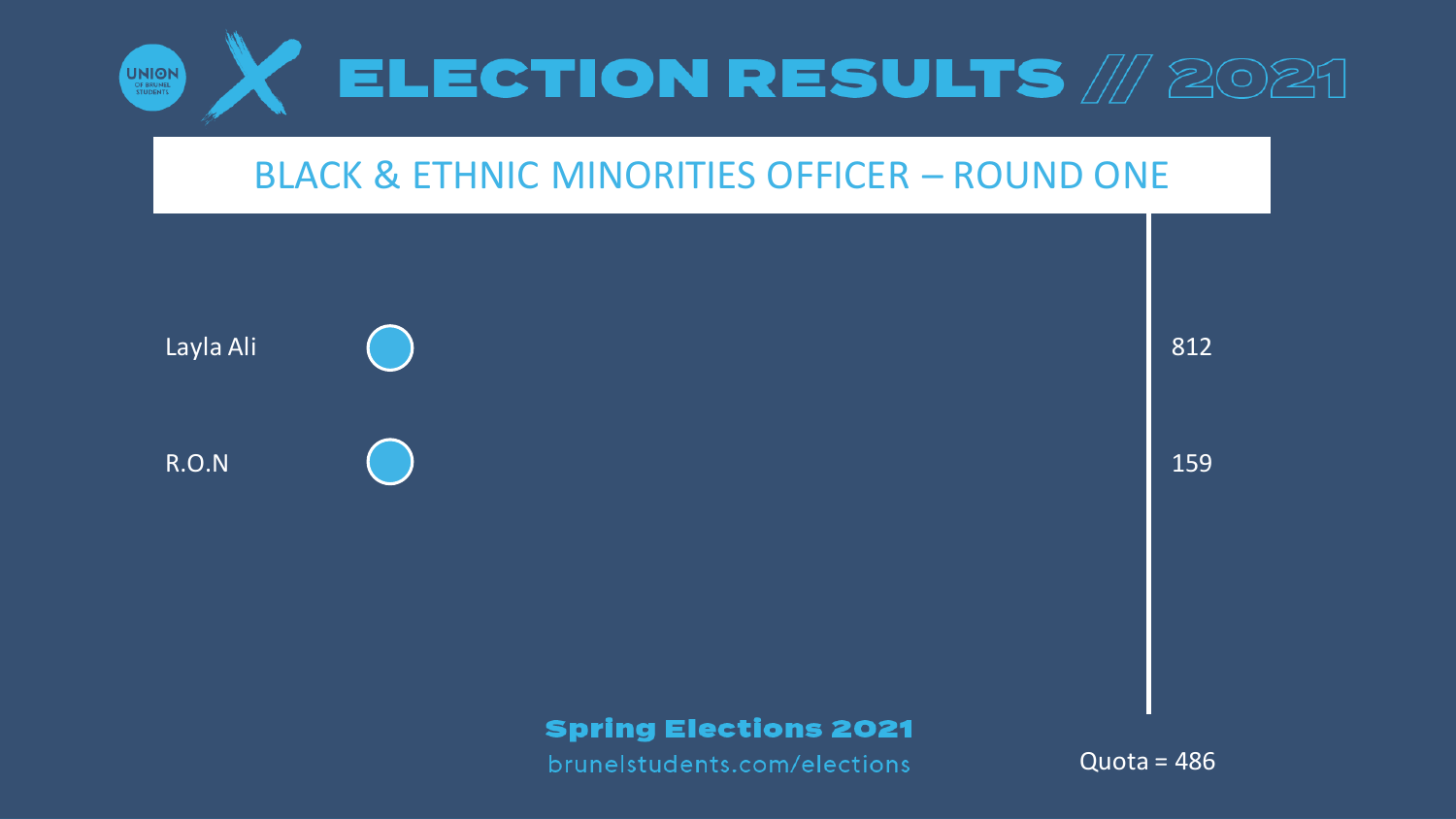

## AND THE WINNER IS…

# *Layla Ali*

**Spring Elections 2021**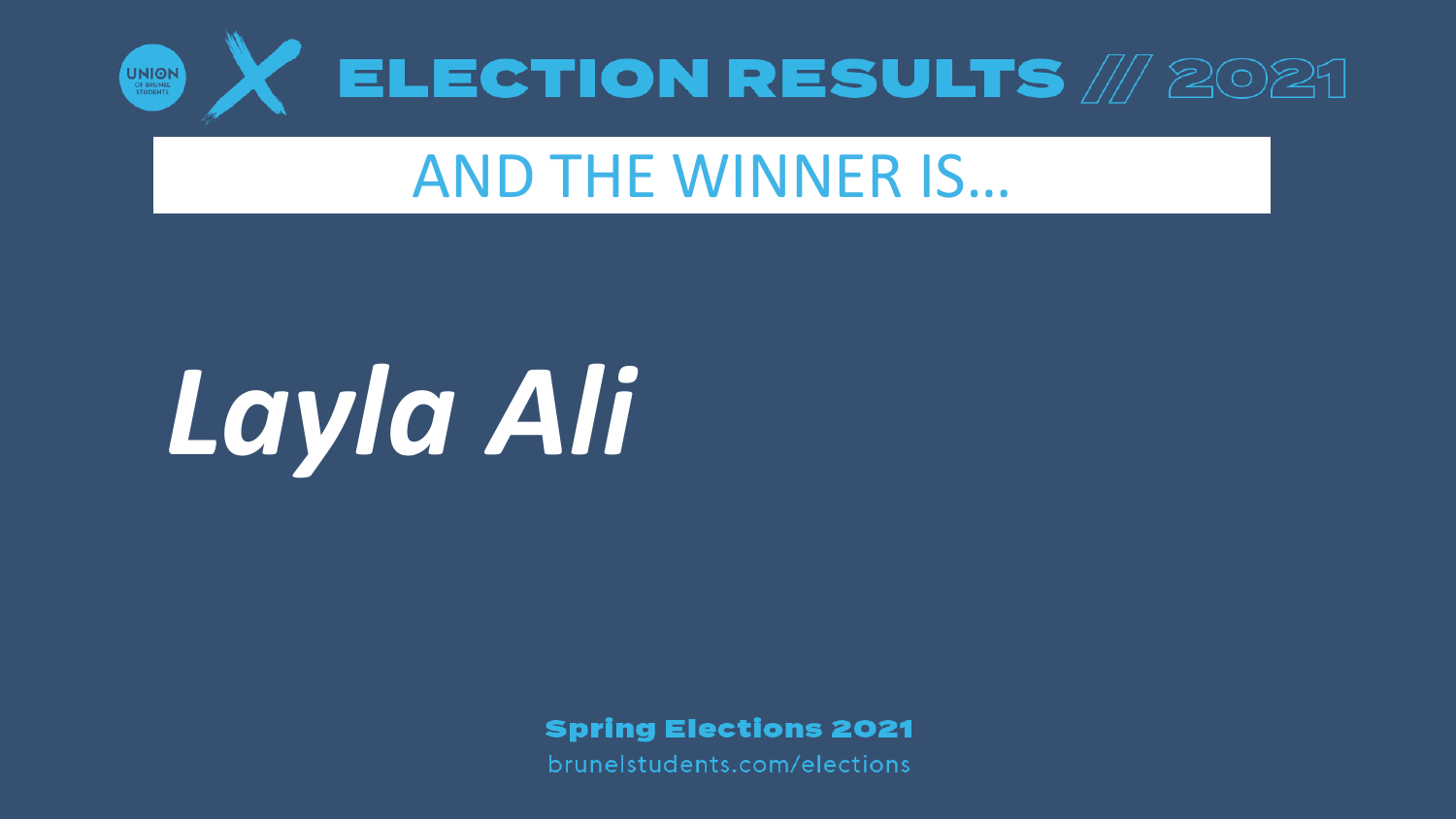

#### CHAIR OF STUDENT ASSEMBLY

#### *Samridh Shandilya*

**Spring Elections 2021**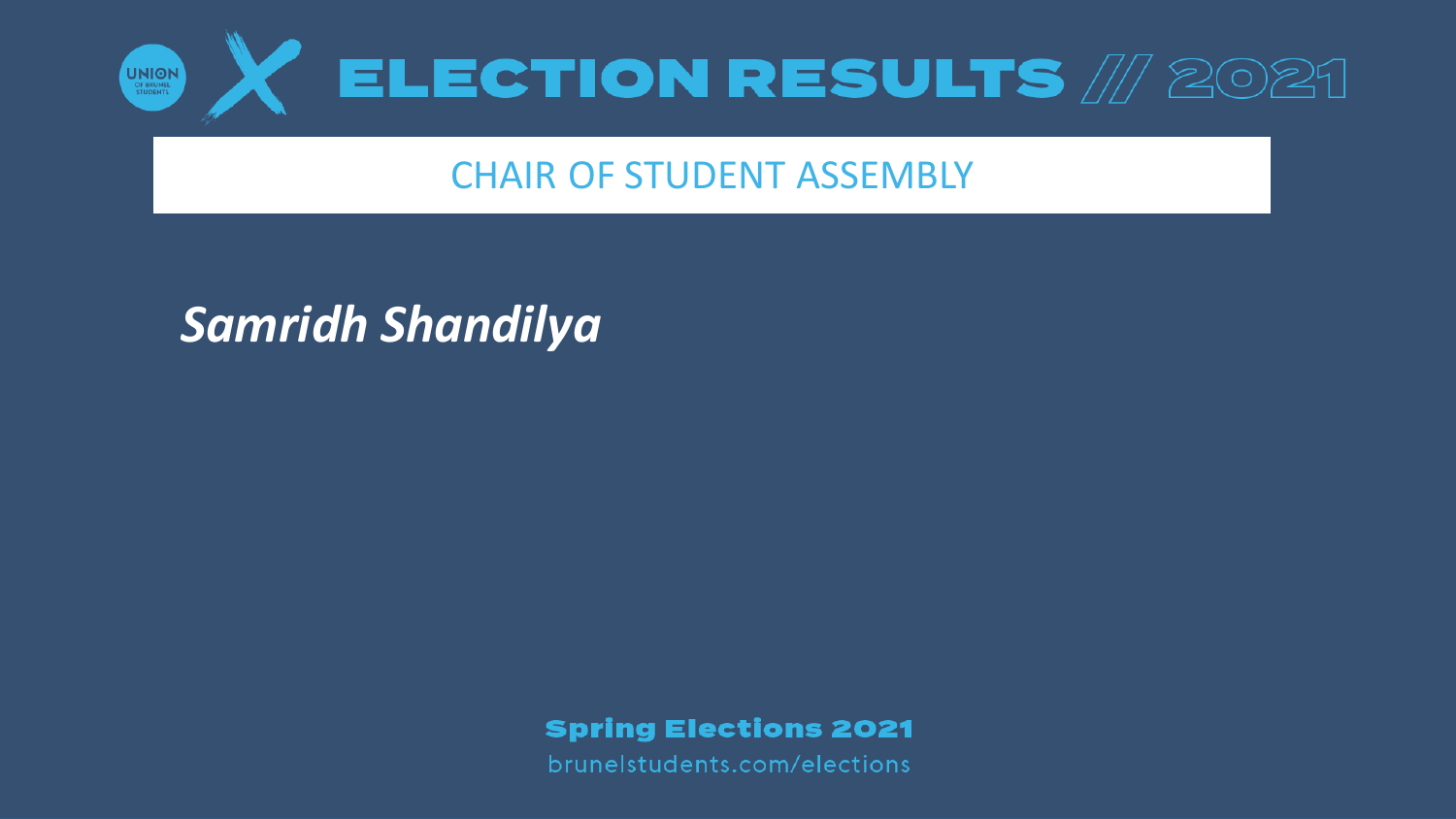

#### CHAIR OF STUDENT ASSEMBLY – ROUND ONE



725

179

#### **Spring Elections 2021**

brunelstudents.com/elections

 $Quota = 452$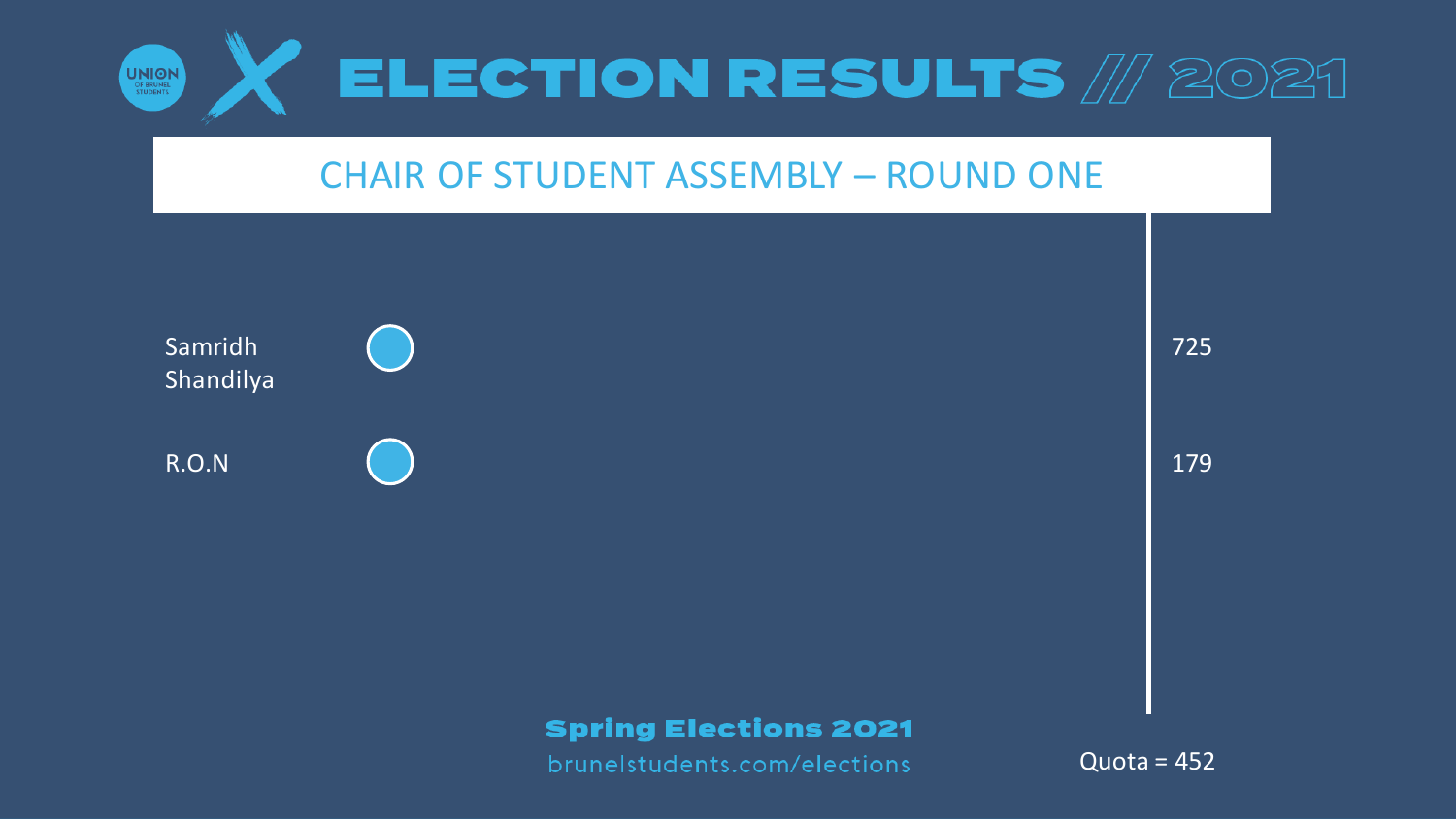

## AND THE WINNER IS…

# *Samridh Shandilya*

**Spring Elections 2021**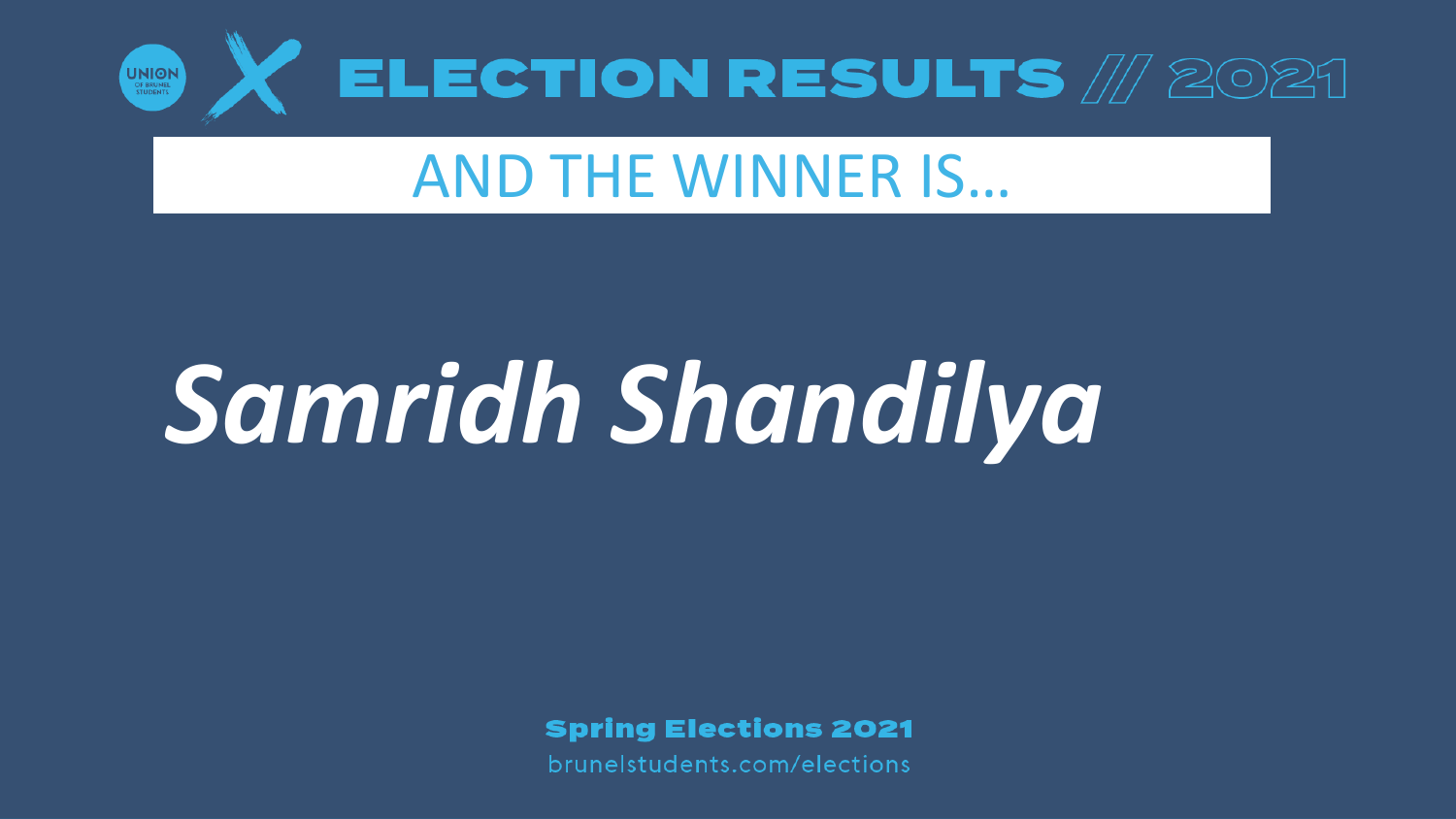

#### WOMEN'S OFFICER

#### *Daisy Partridge*

*Hafsa Arif*

**Spring Elections 2021**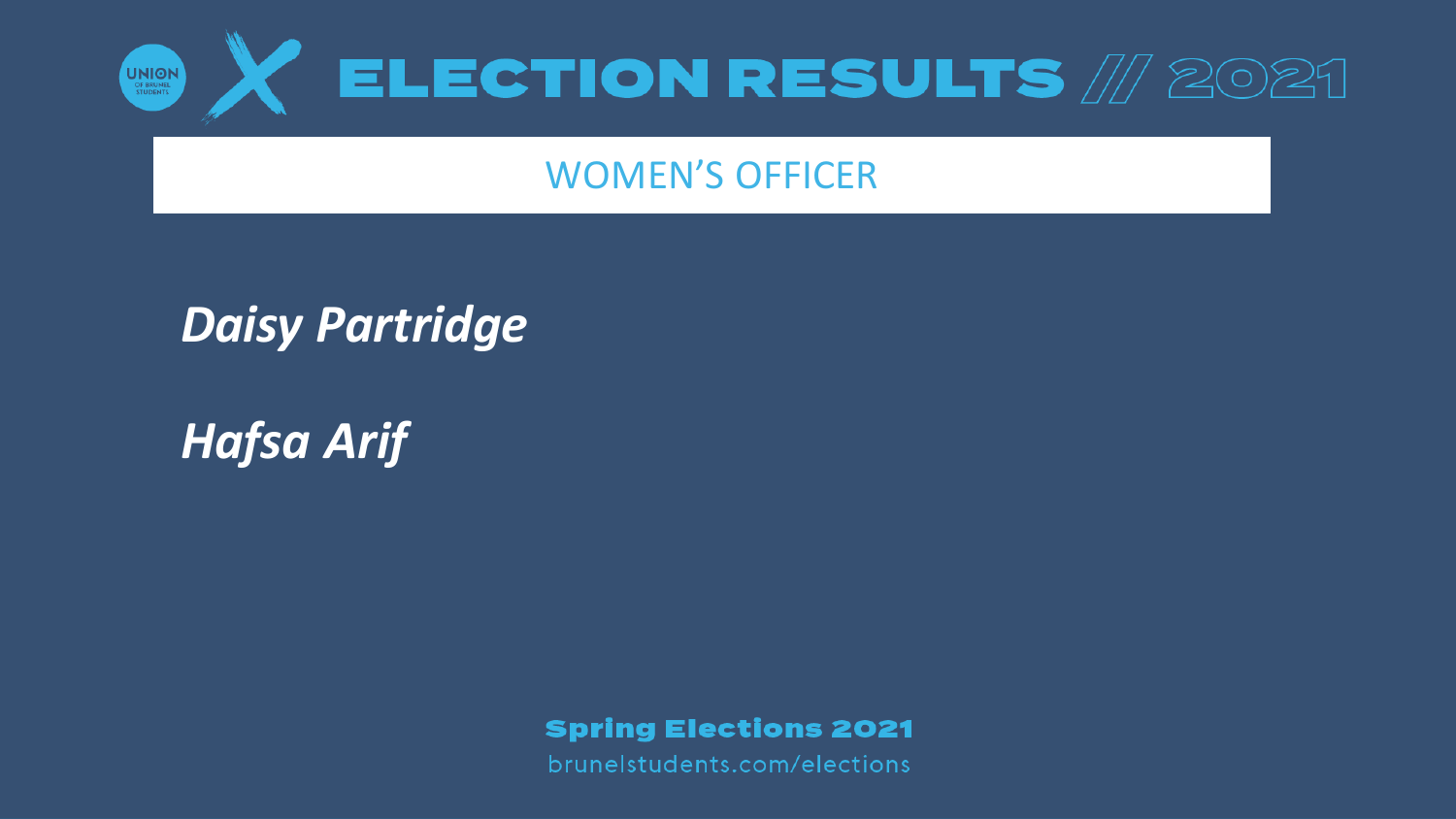

#### WOMEN'S OFFICER – ROUND ONE

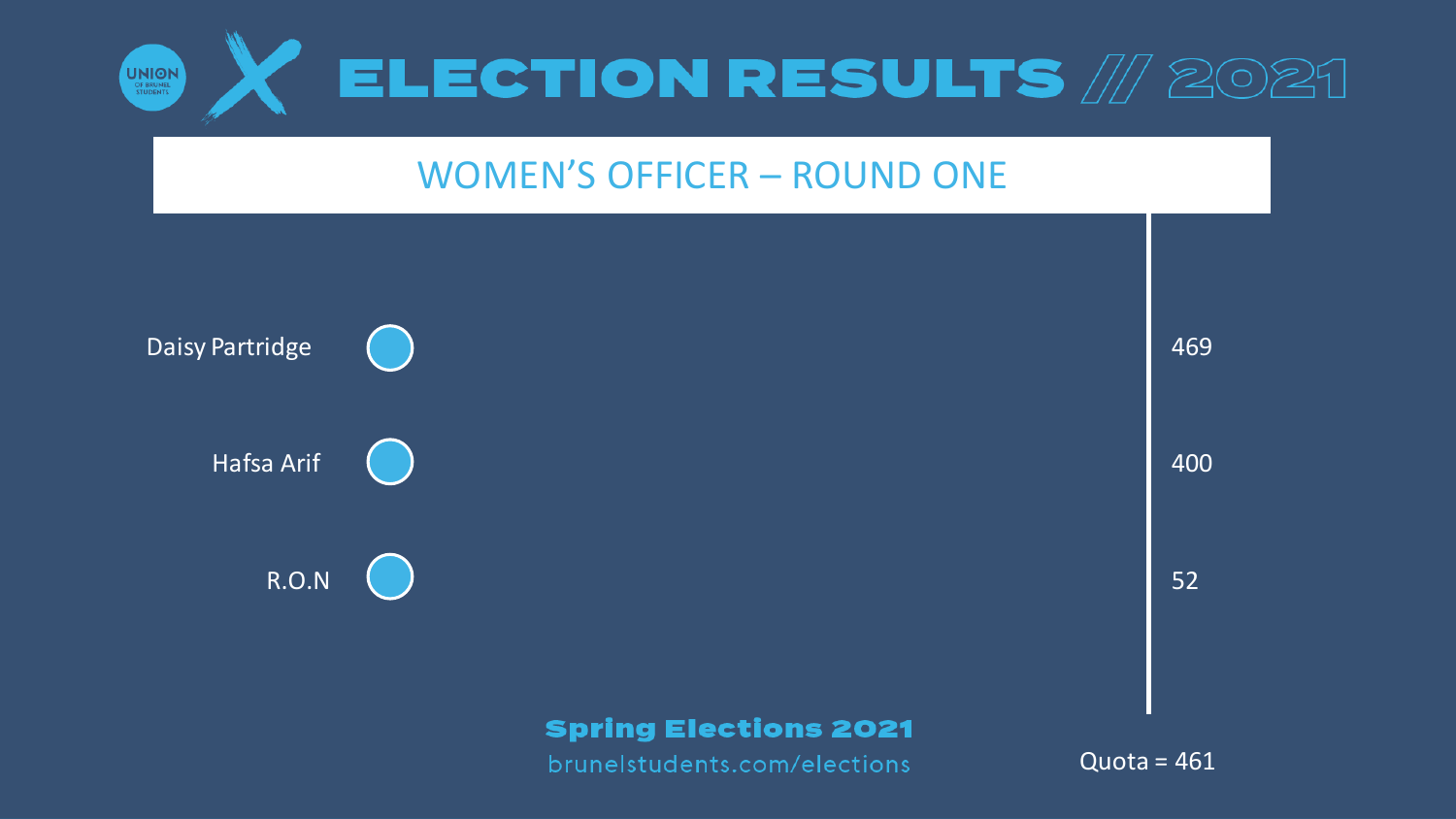

## AND THE WINNER IS…

# *Daisy Partridge*

**Spring Elections 2021**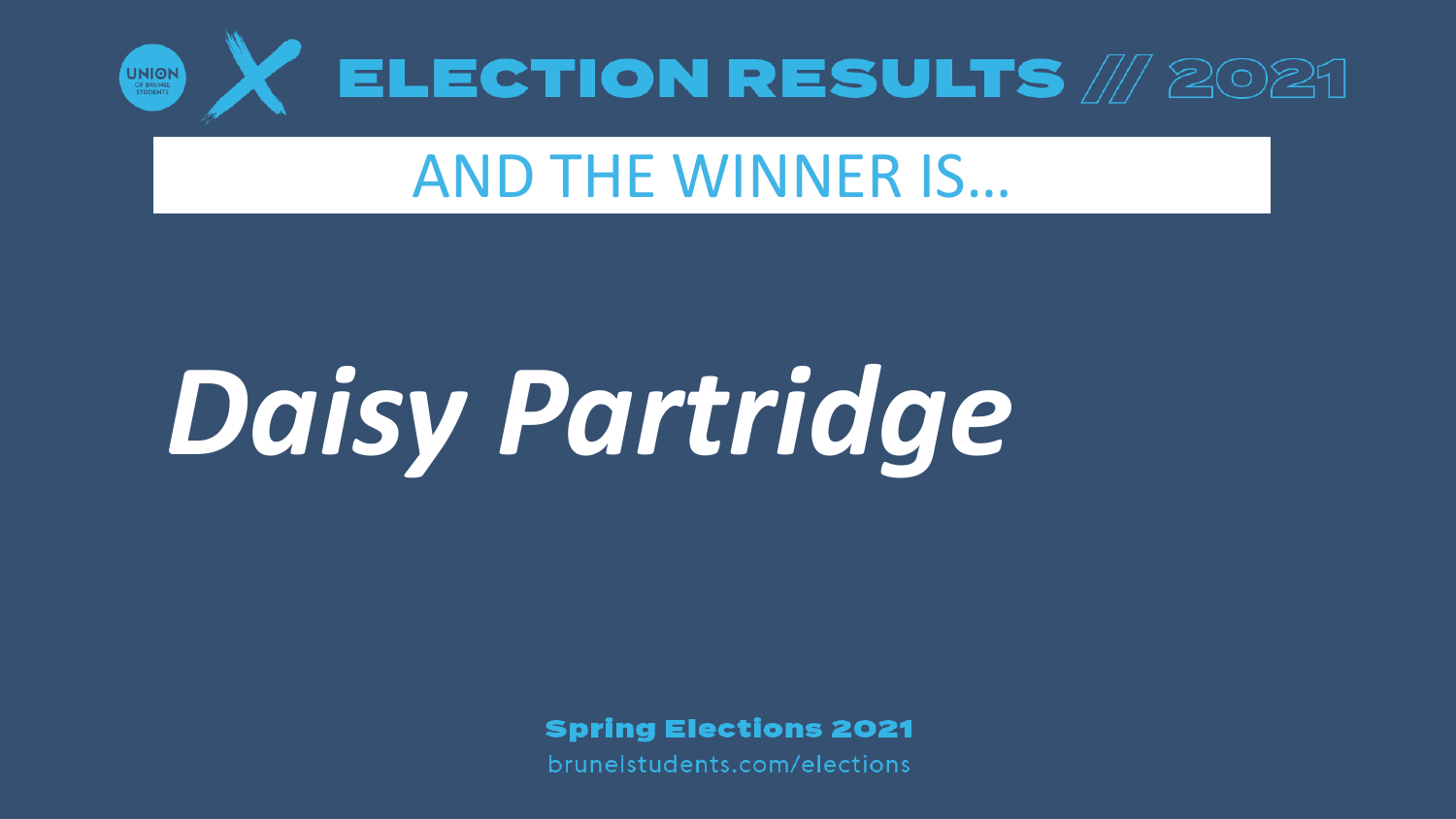

#### ENVIRONMENT & ETHICS OFFICER

#### *Tanvi Tondwalkar*

**Spring Elections 2021**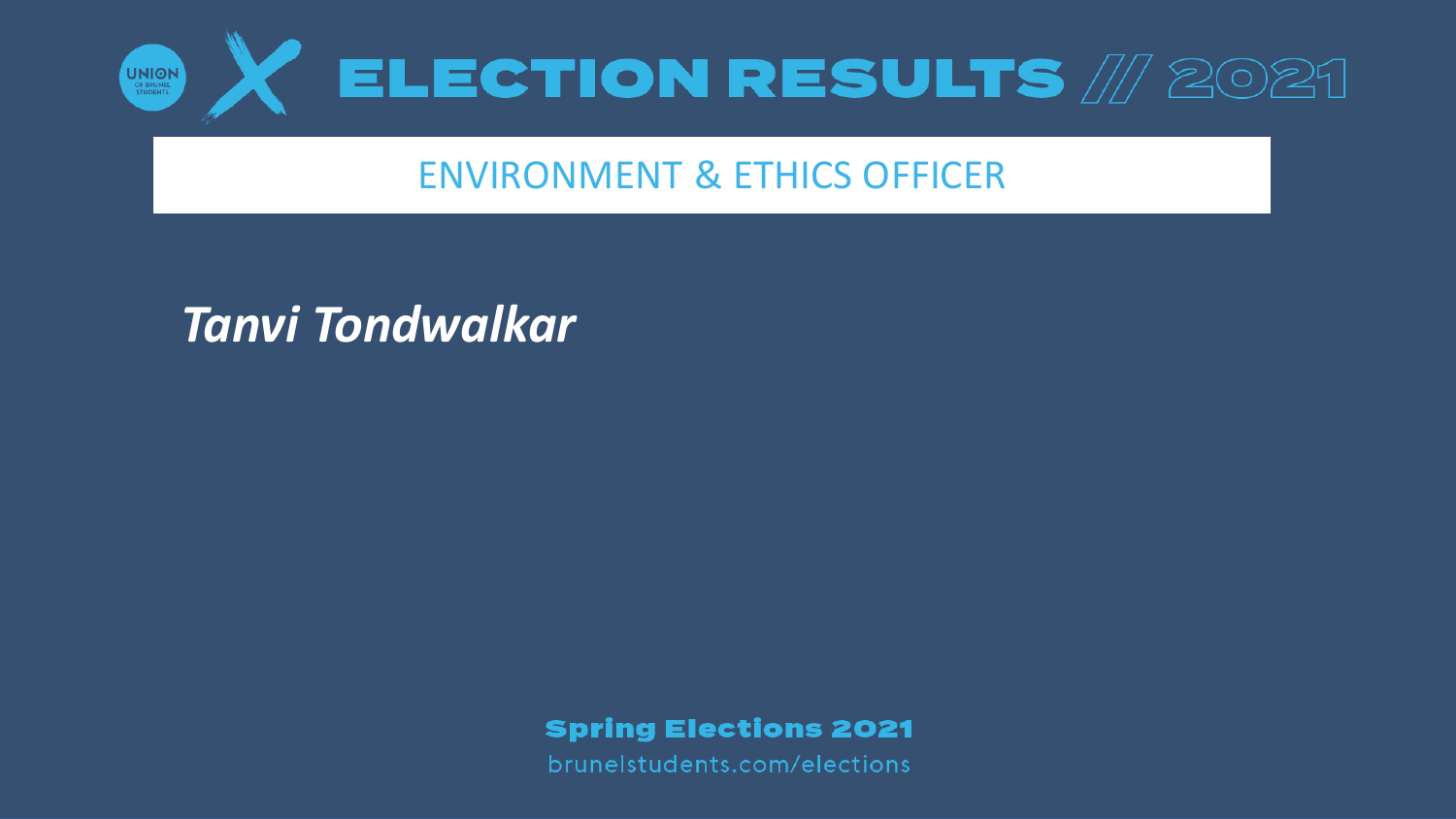

#### **ENVIRONMENT & ETHICS OFFICER - ROUND ONE**



727

160

#### **Spring Elections 2021**

brunelstudents.com/elections

Quota =  $444$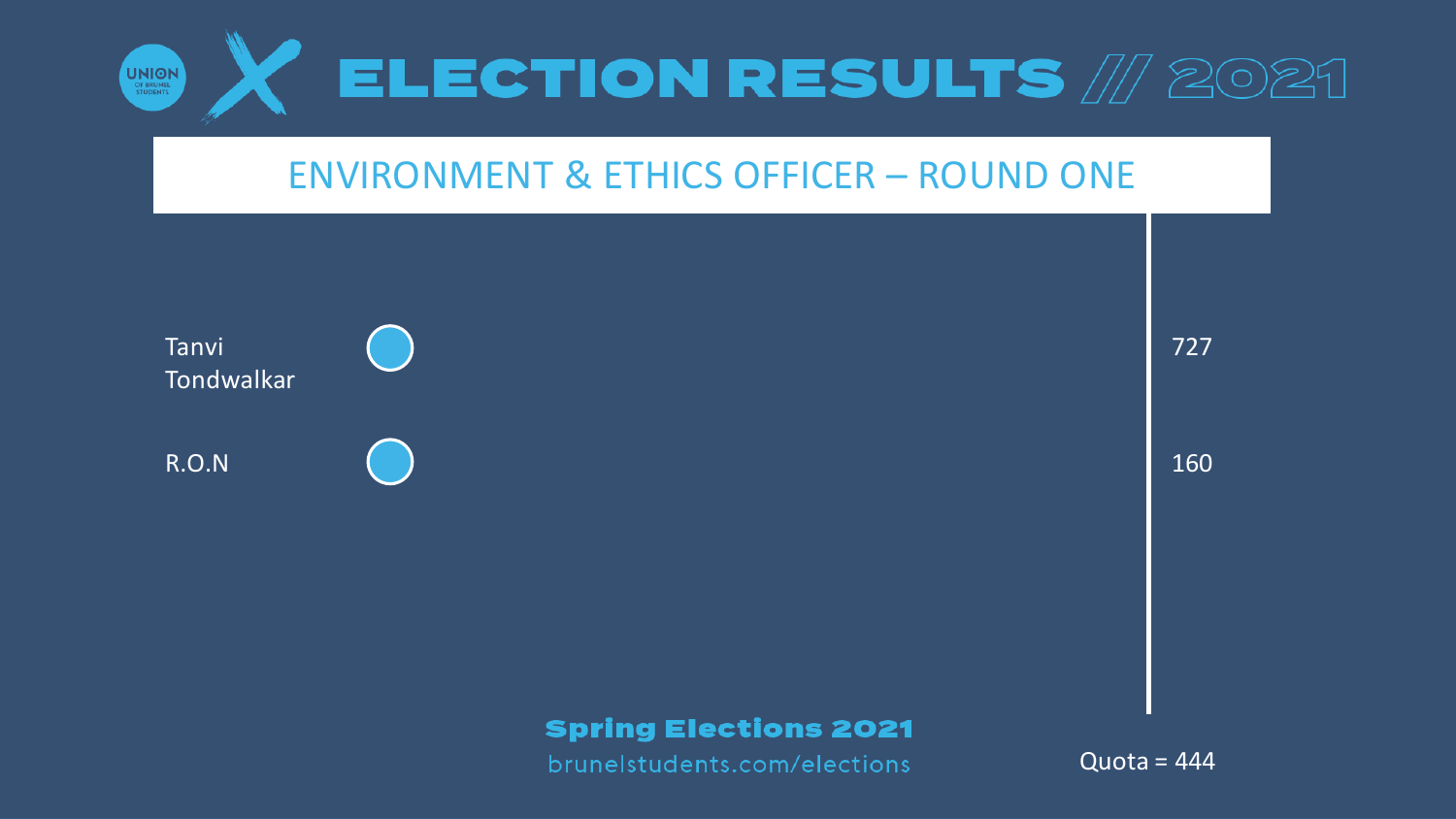

## **AND THE WINNER IS...**

## Tanvi Tondwalkar

**Spring Elections 2021**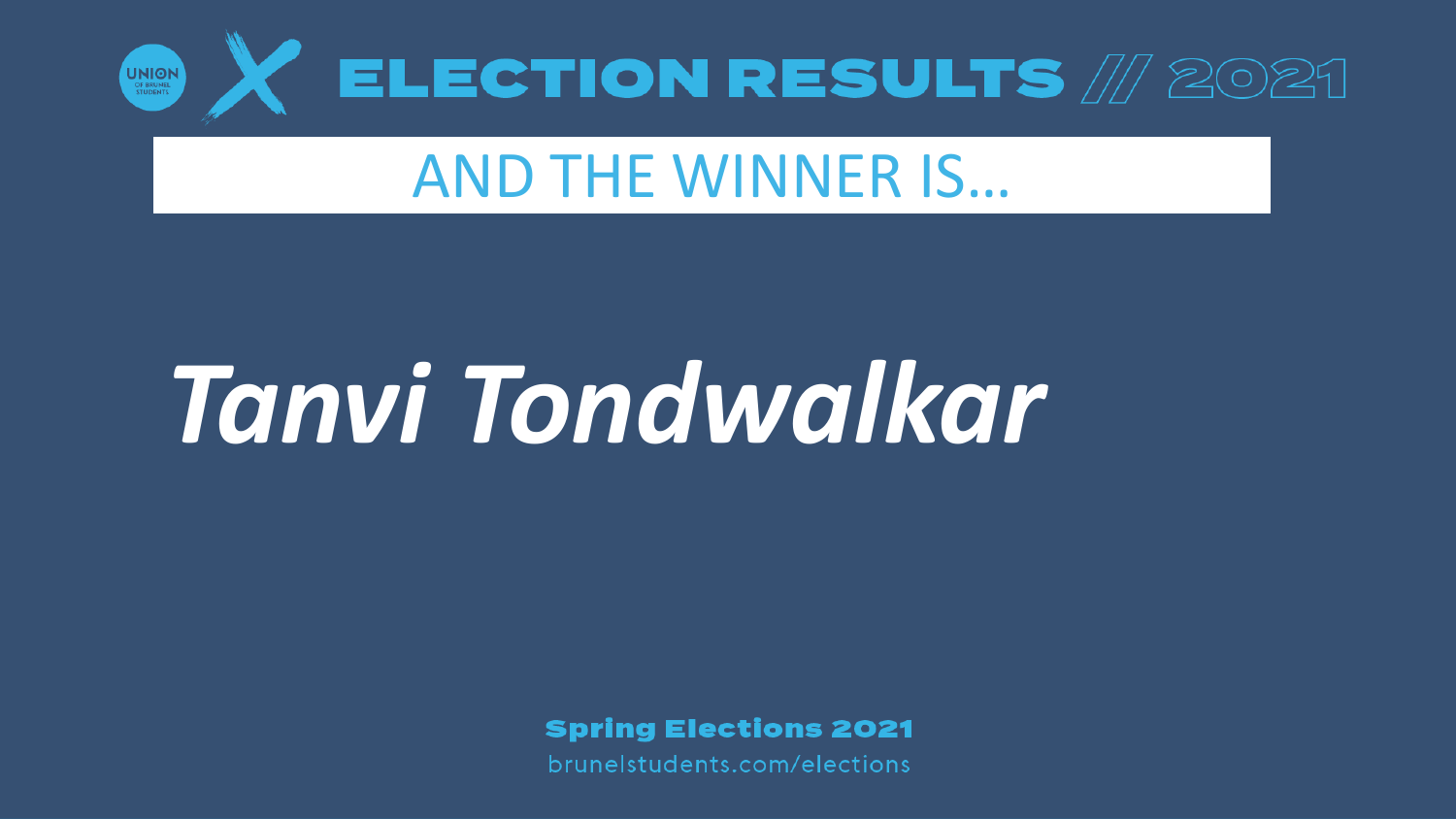

#### VICE-PRESIDENT CHMLS

*Niamh Coyle*

**Spring Elections 2021**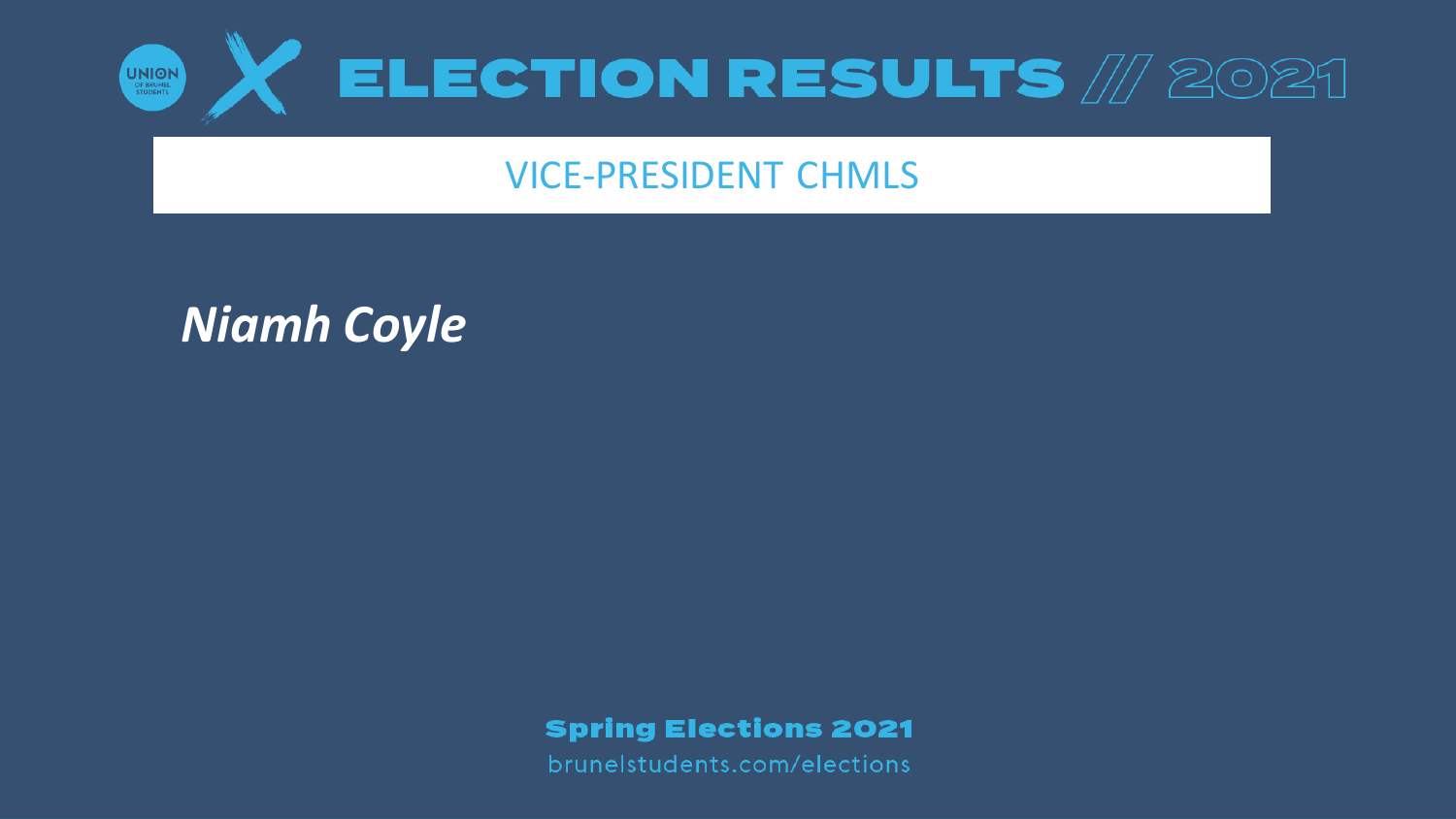

#### **VP CHMLS - ROUND ONE**

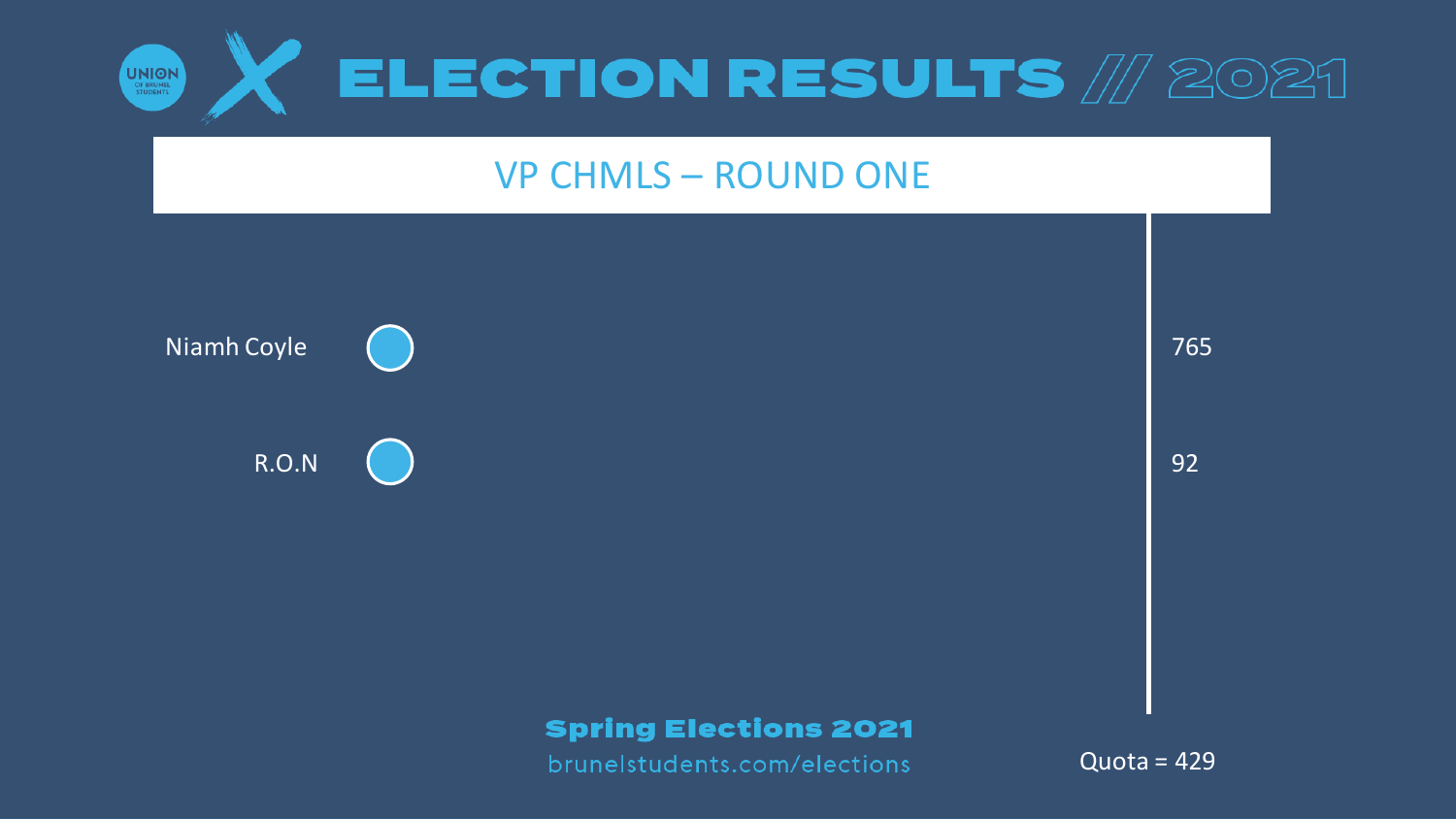

## **AND THE WINNER IS...**

# Niamh Coyle

**Spring Elections 2021**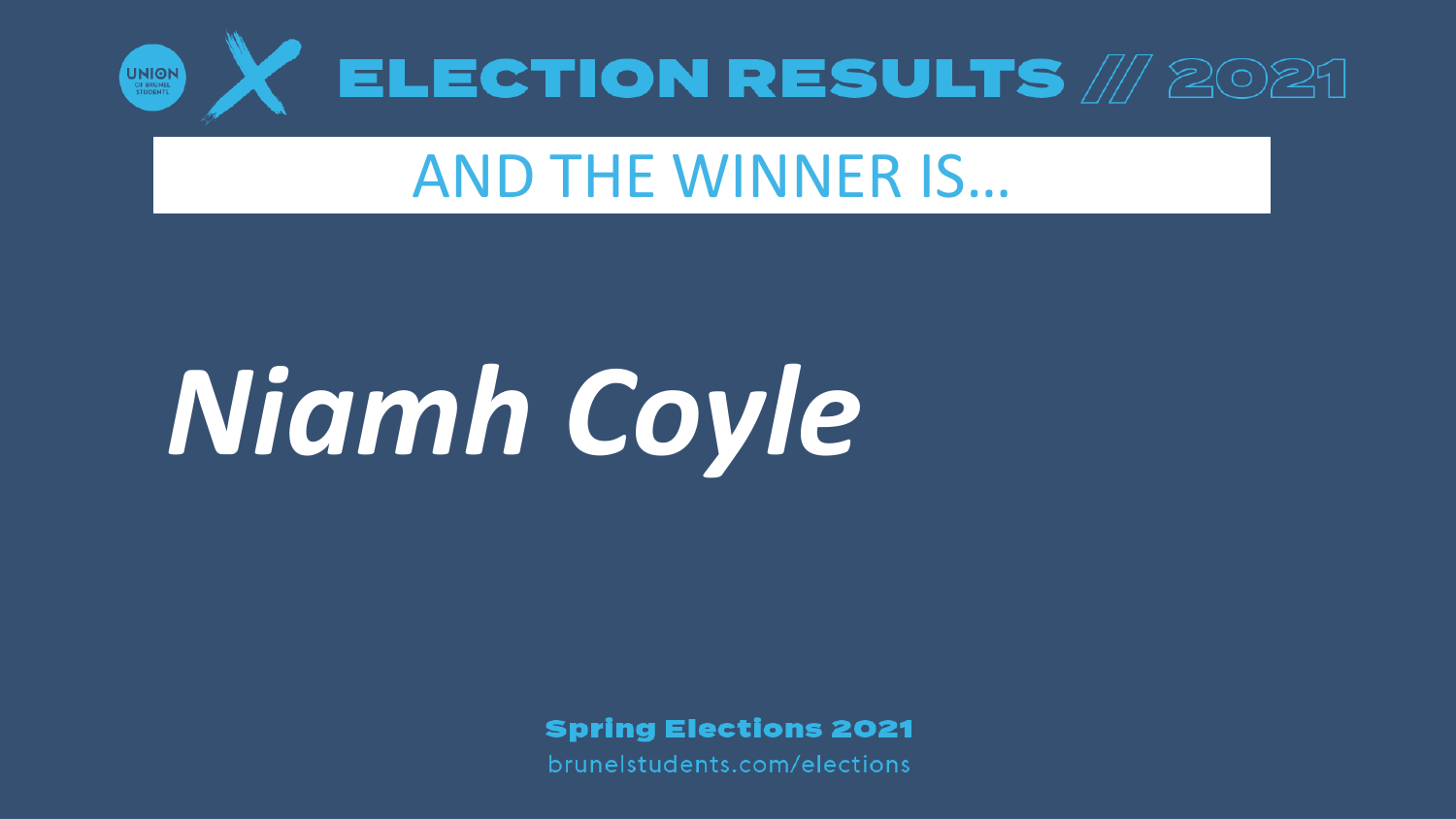

#### VICE-PRESIDENT CBASS

#### *Sherina Daryanani*

*Archan Raval*

*Dilara Sönmez*

*Twinkle Jakhar*

*James Cantwell*

*Thariq Thanseer*

*Sugandha Kapoor*

*Silviya Gupta*

**Spring Elections 2021**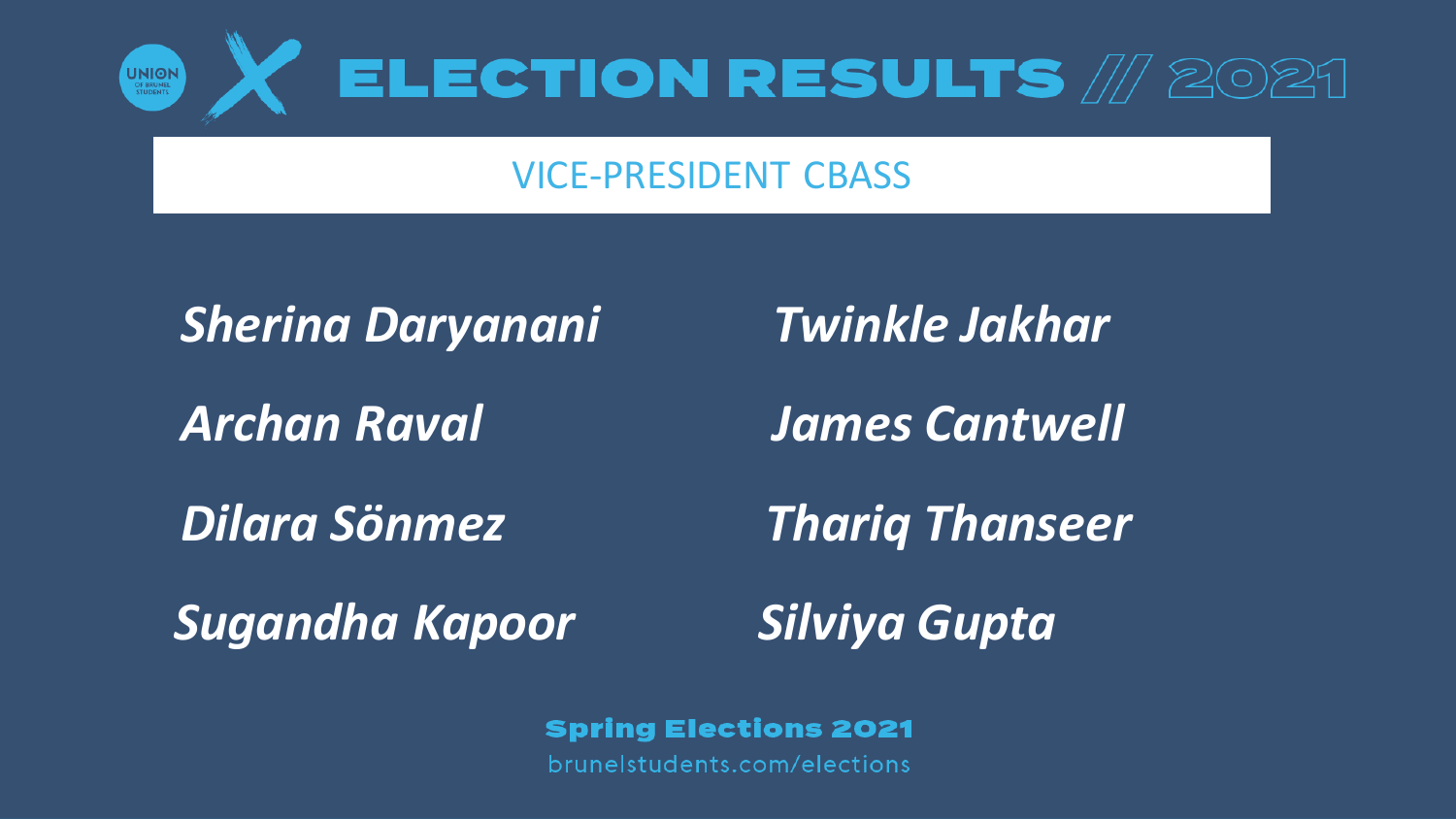

#### VP CBASS – ROUND ONE

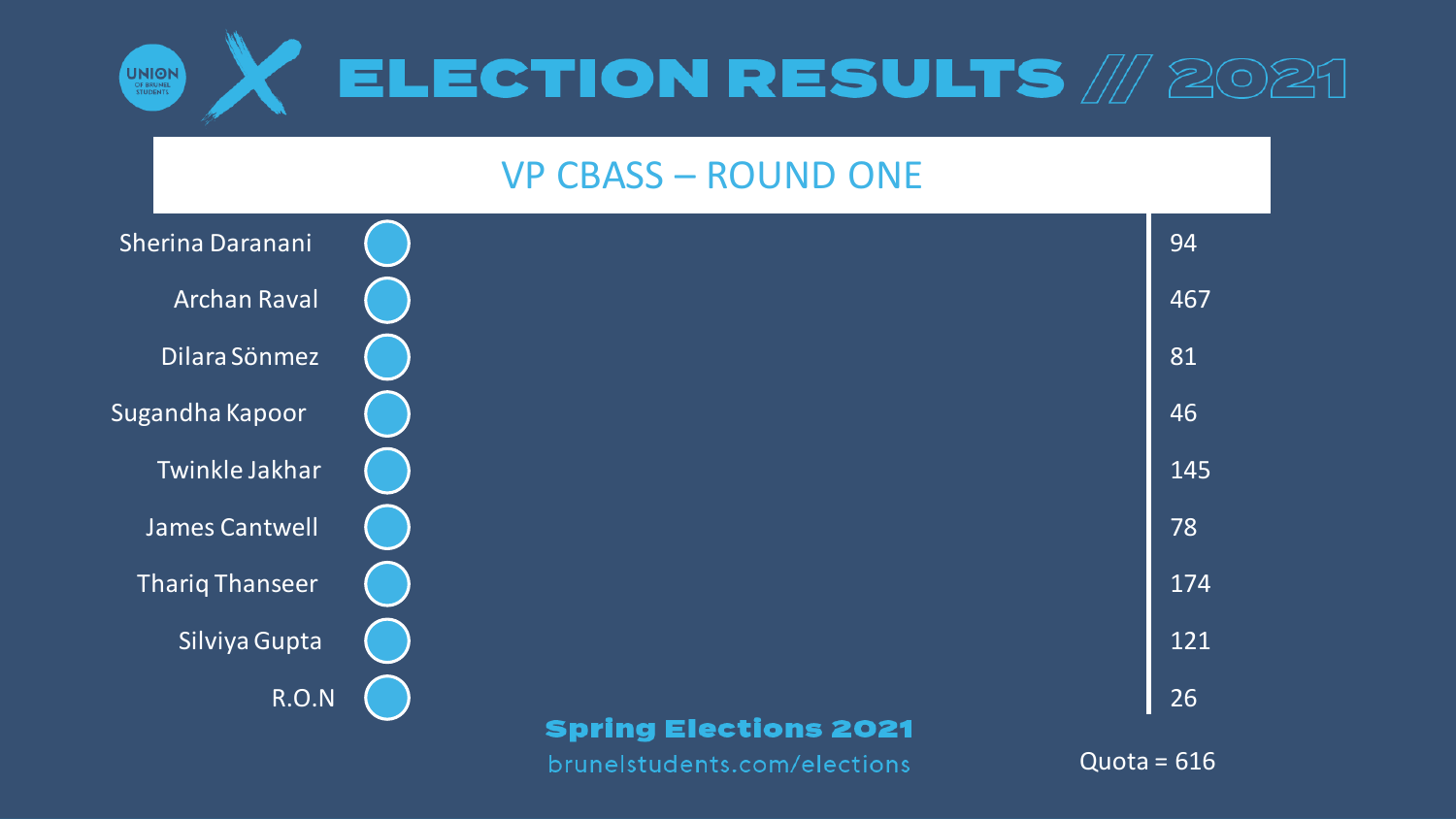

#### VP CBASS – ROUND TWO



brunelstudents.com/elections

 $Quota = 605$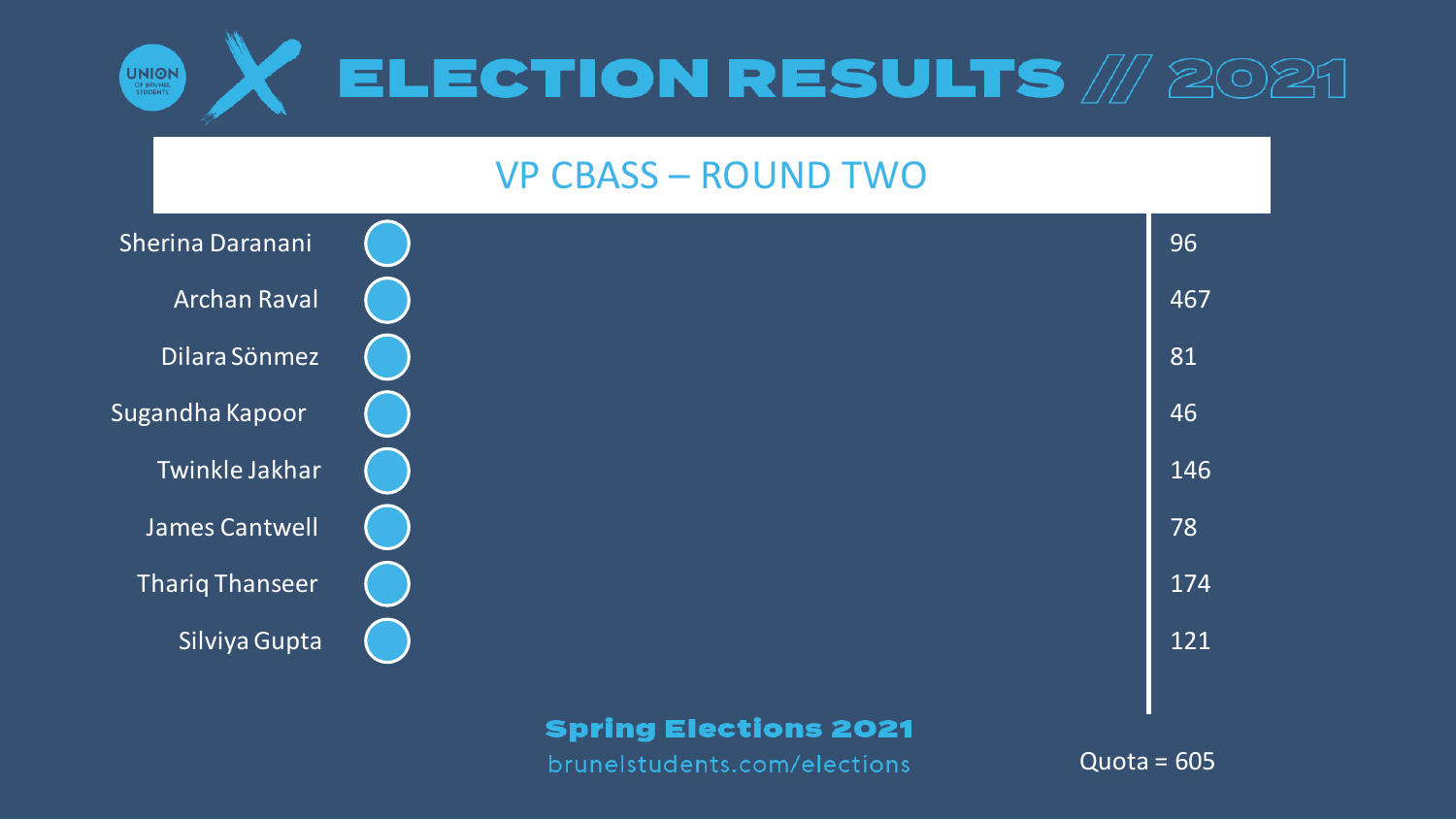

#### VP CBASS – ROUND THREE

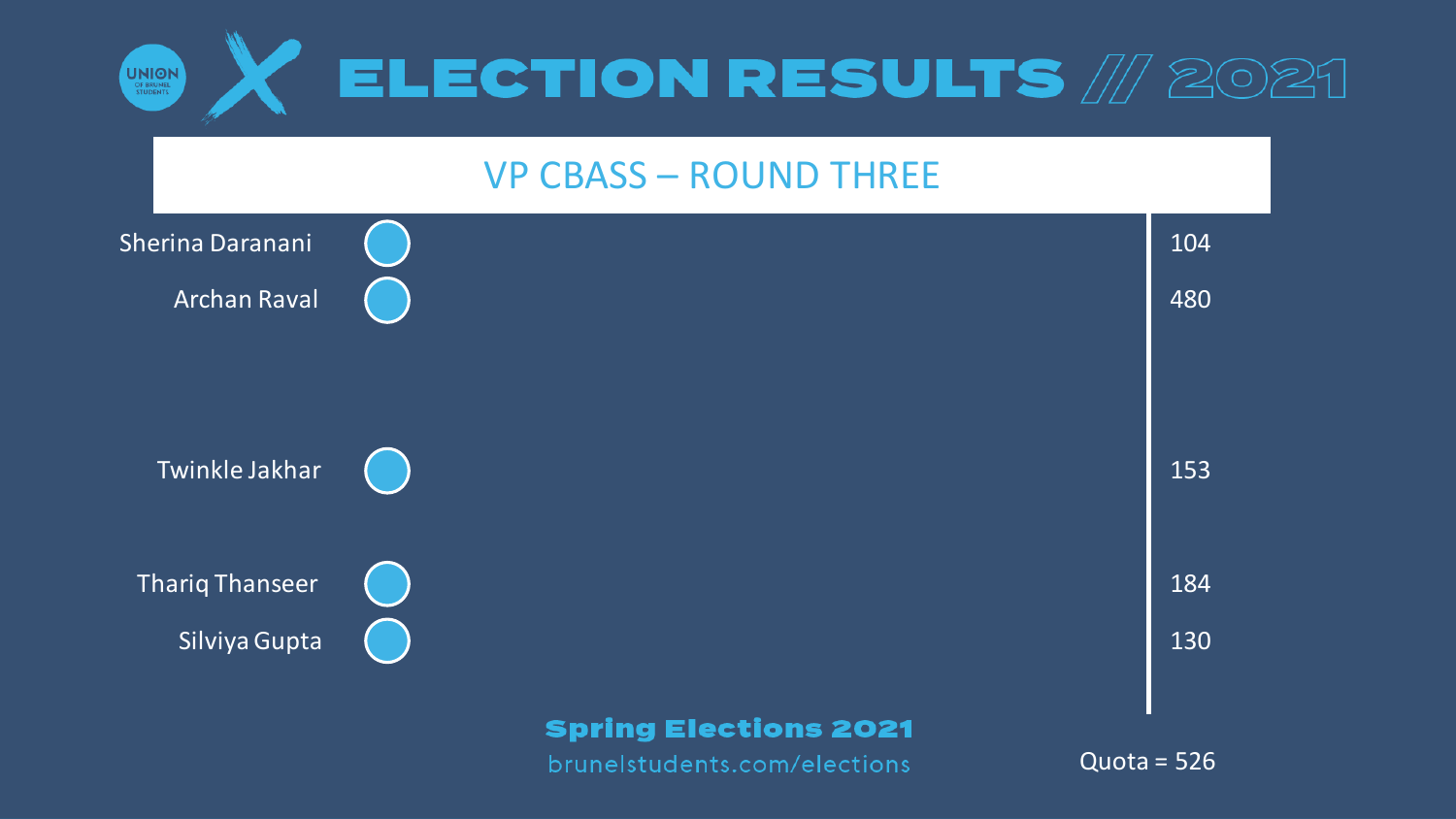

#### **VP CBASS - ROUND FOUR**

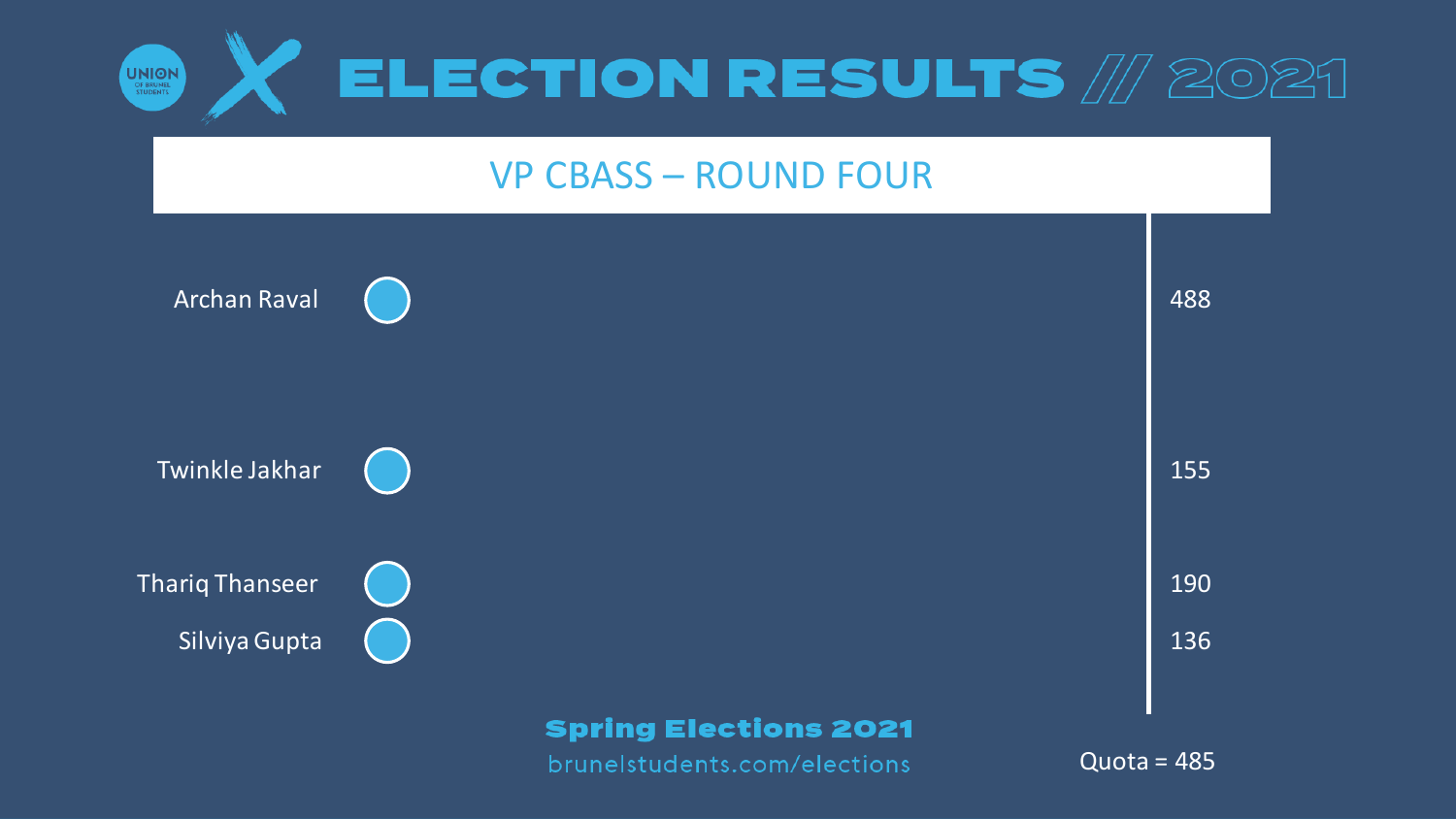

## **AND THE WINNER IS...**

# ARCHANRAVAL

**Spring Elections 2021**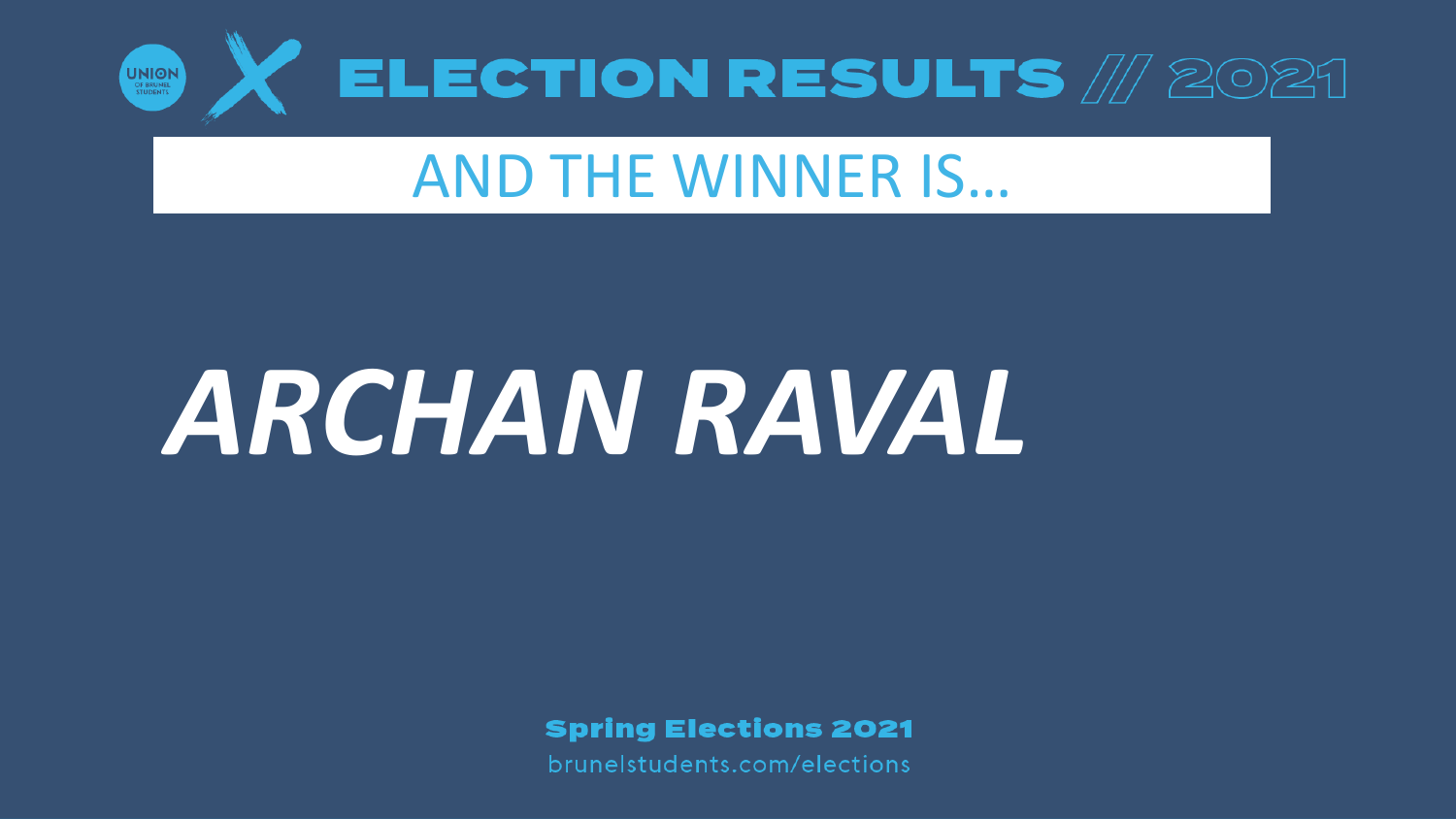

#### VICE-PRESIDENT STUDENT ACTIVITIES

*Connie Fernandes*

*Aaron Kurian*

*Ibrahim Hotiana*

*Darpan Saini*

**Spring Elections 2021**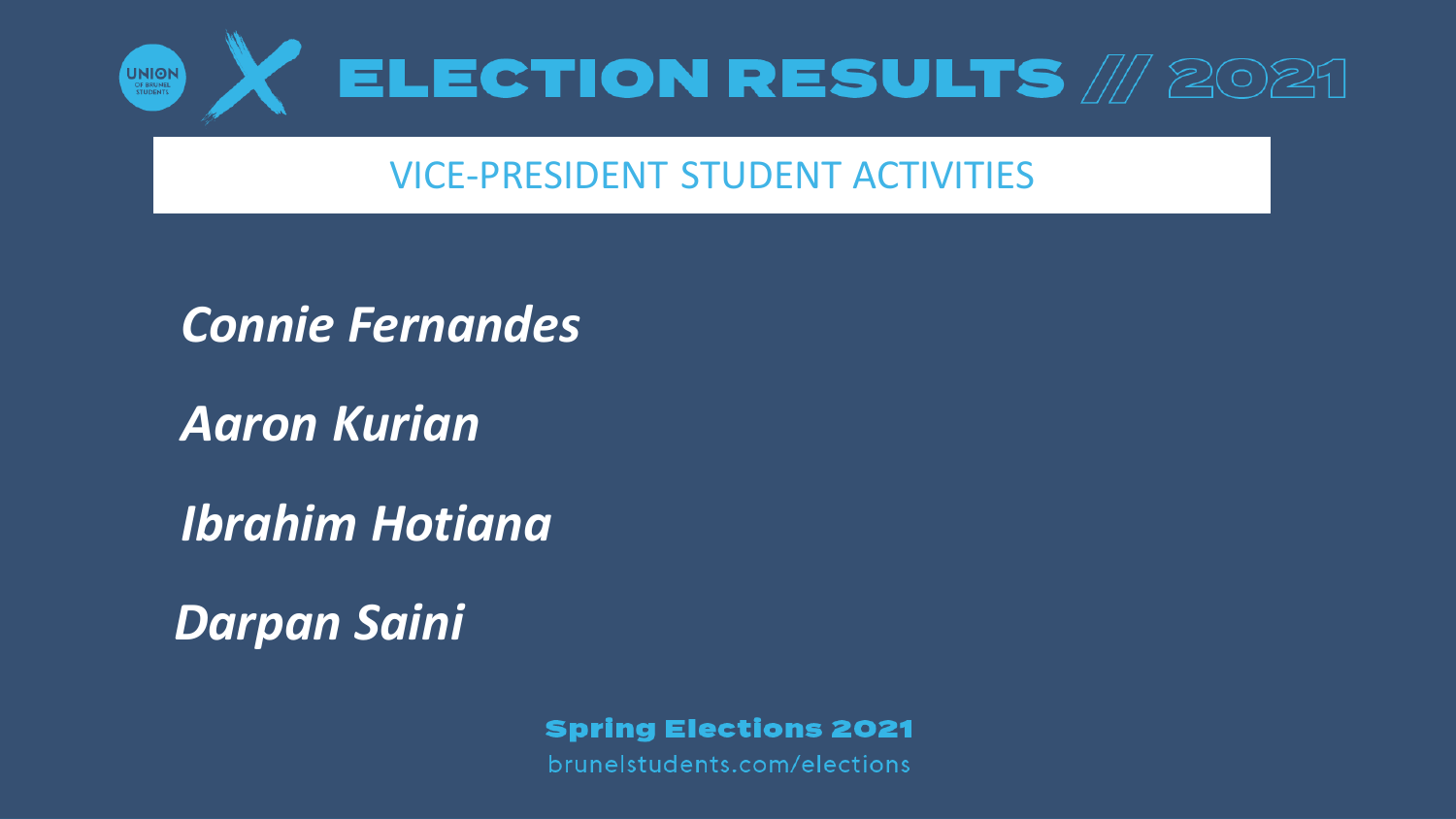

#### VP SA – ROUND ONE

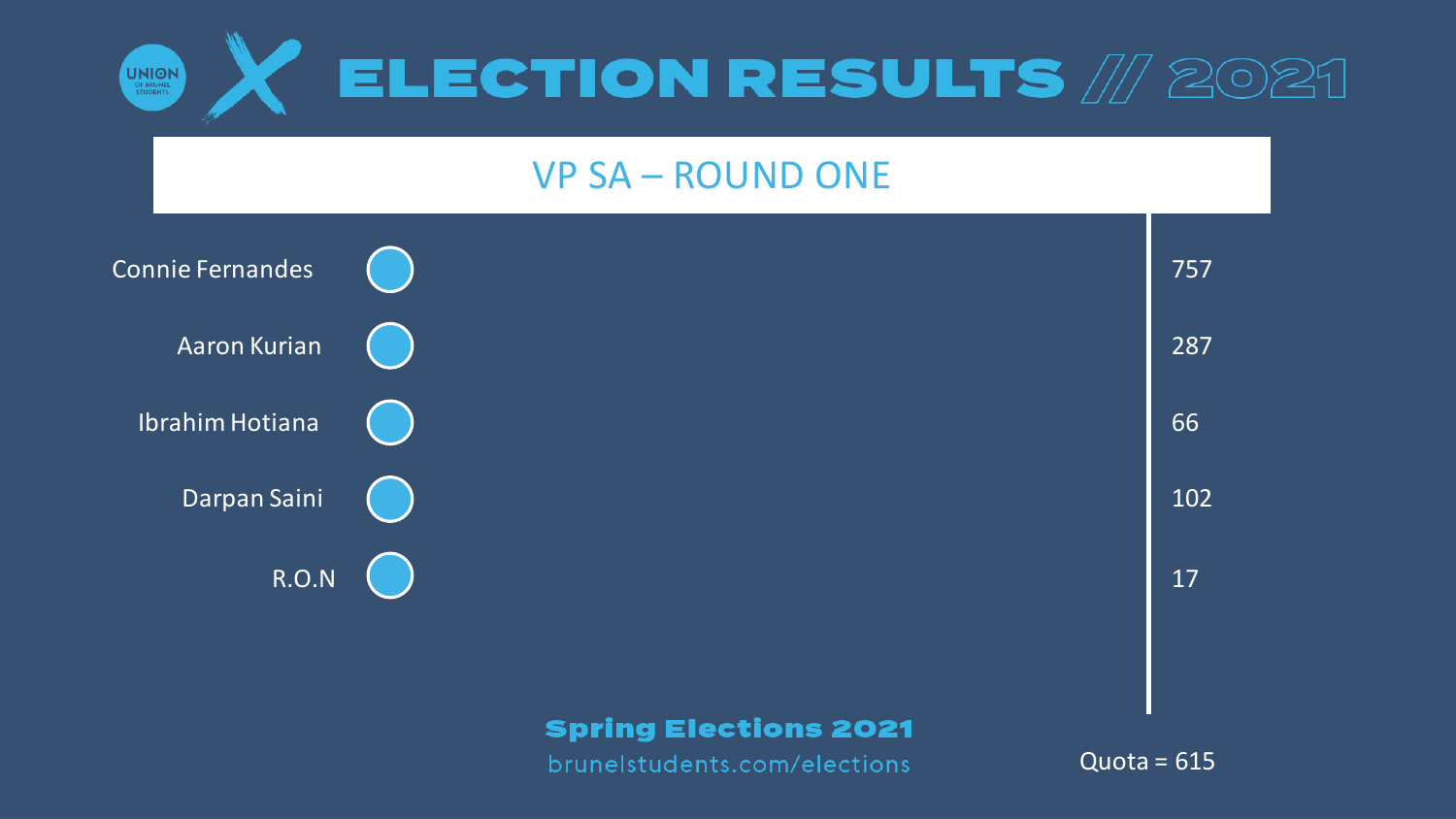

## AND THE WINNER IS…

## *Connie Fernandes*

**Spring Elections 2021**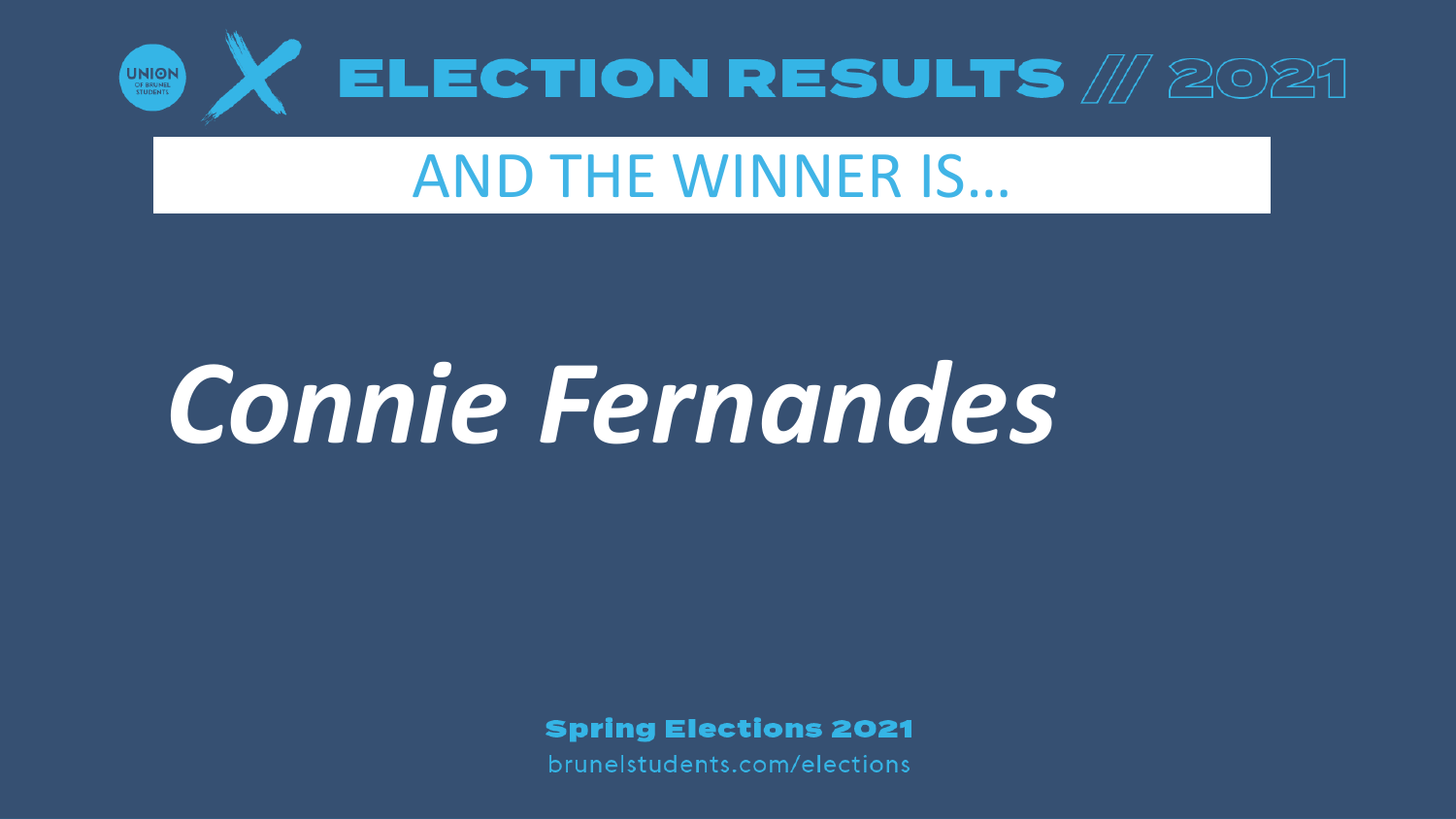

#### VICE-PRESIDENT CEDPS

*Eshna Sikri*

*Noah Yeates*

**Spring Elections 2021**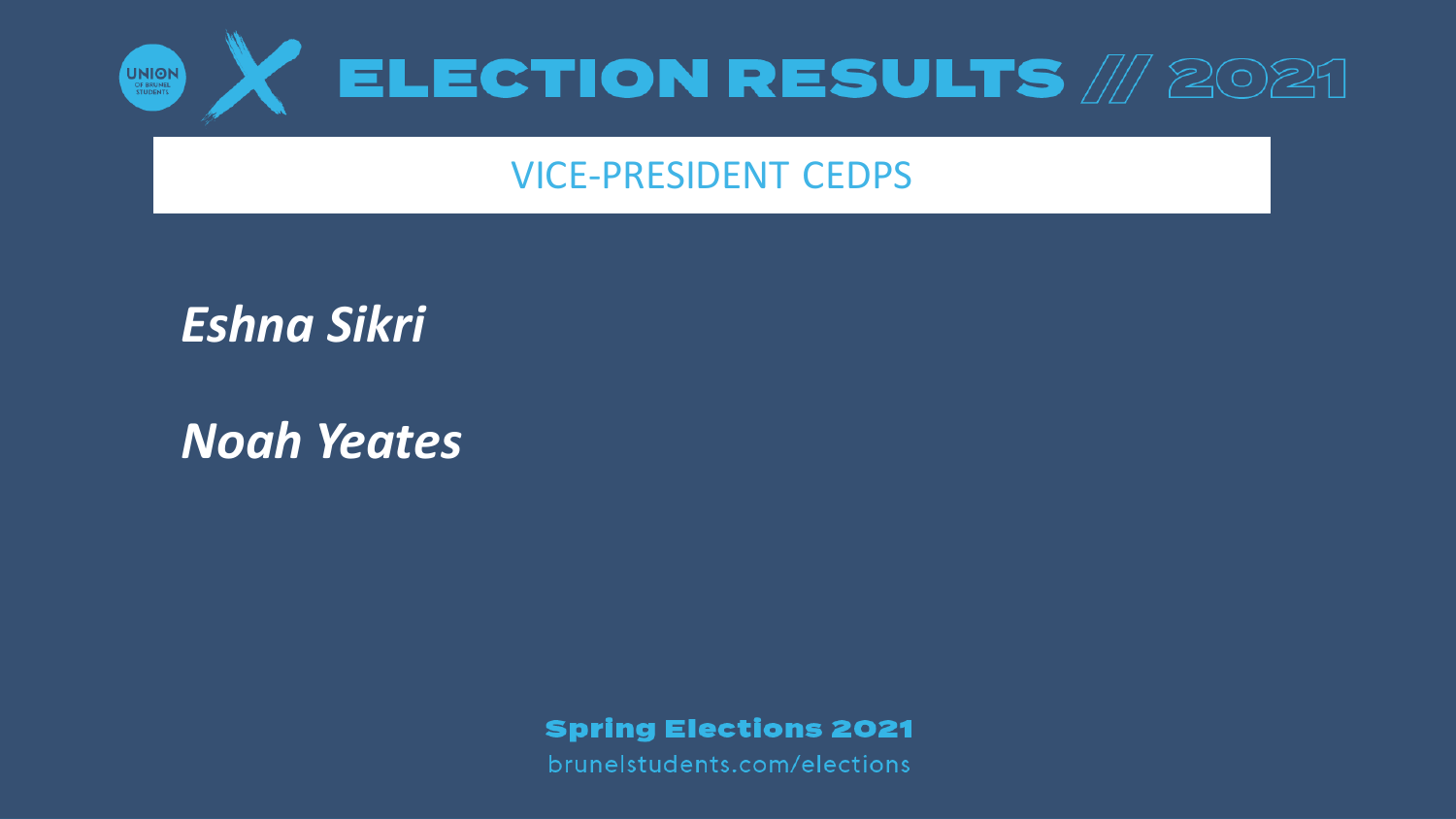

#### **VP CEDPS - ROUND ONE**

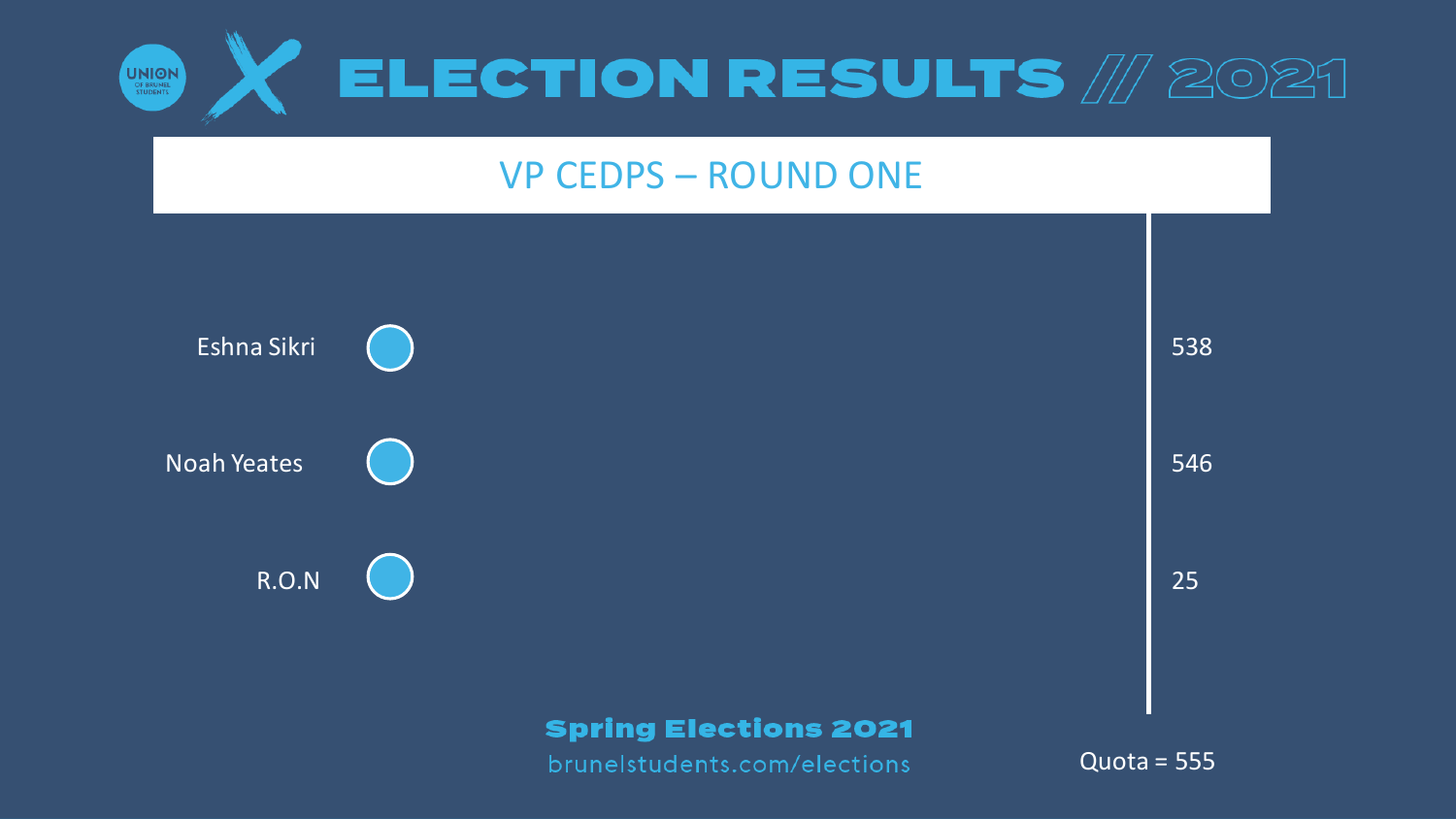

#### **VP CEDPS - ROUND TWO**

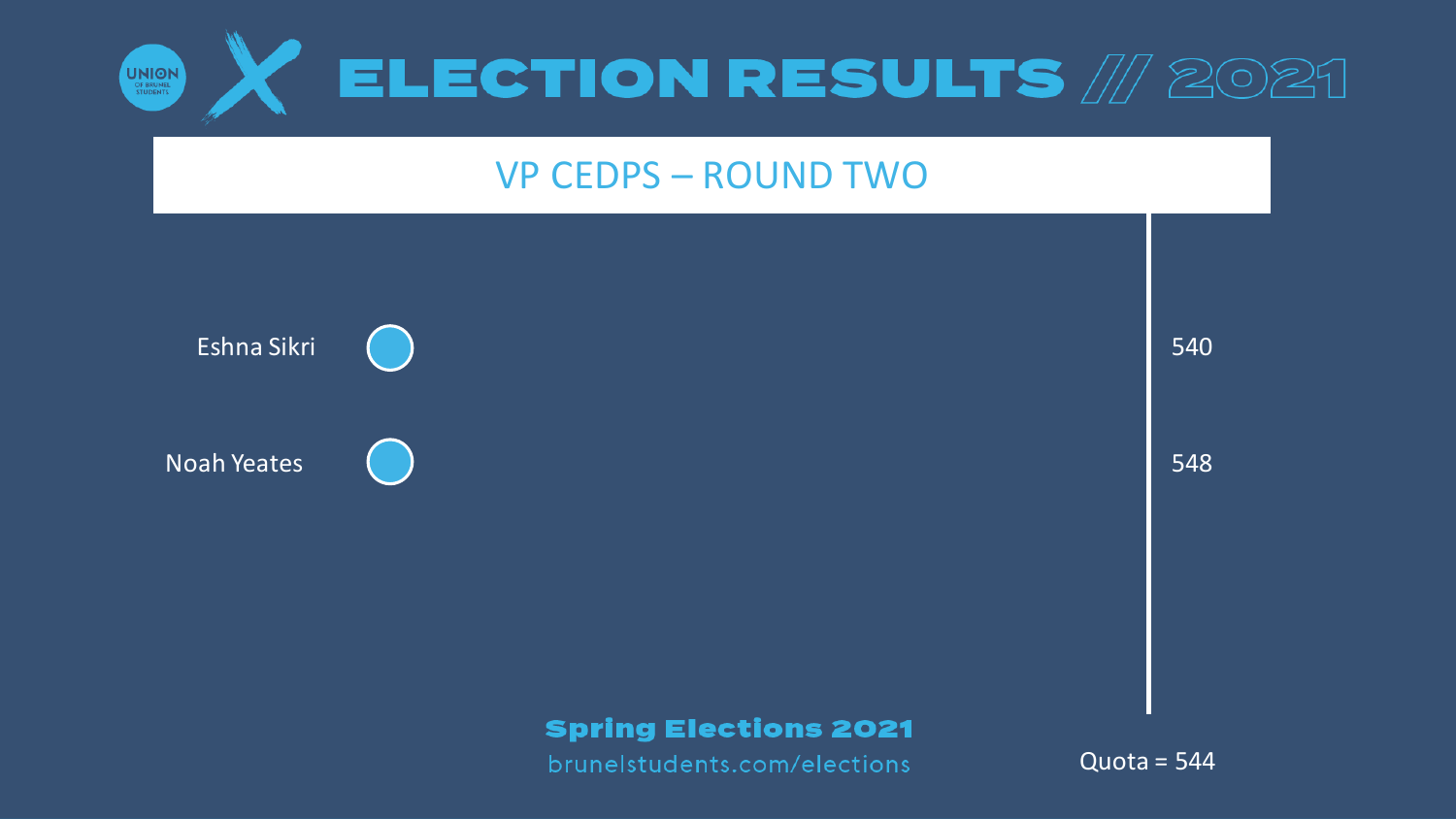

## AND THE WINNER IS…

# *Noah Yeates*

**Spring Elections 2021**